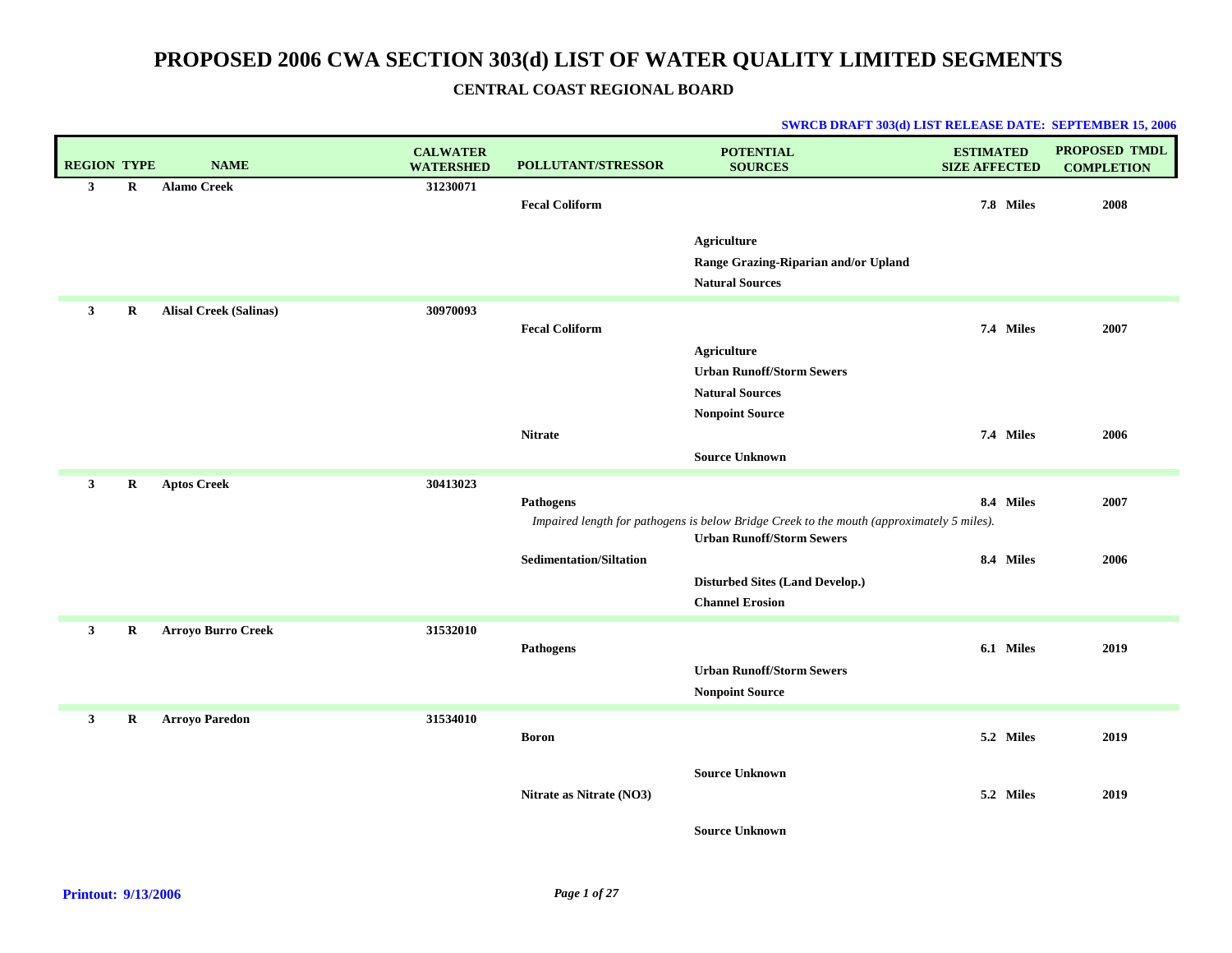| <b>REGION TYPE</b> |             | <b>NAME</b>                               | <b>CALWATER</b><br><b>WATERSHED</b> | POLLUTANT/STRESSOR             | <b>POTENTIAL</b><br><b>SOURCES</b>                                 | <b>ESTIMATED</b><br><b>SIZE AFFECTED</b> | <b>PROPOSED TMDL</b><br><b>COMPLETION</b> |
|--------------------|-------------|-------------------------------------------|-------------------------------------|--------------------------------|--------------------------------------------------------------------|------------------------------------------|-------------------------------------------|
|                    |             |                                           |                                     | <b>Toxicity</b>                |                                                                    | 5.2 Miles                                | 2019                                      |
|                    |             |                                           |                                     |                                | <b>Source Unknown</b>                                              |                                          |                                           |
| $\mathbf{3}$       | $\mathbf R$ | Atascadero Creek (San Luis Obispo County) | 30981124                            |                                |                                                                    |                                          |                                           |
|                    |             |                                           |                                     | <b>Fecal Coliform</b>          |                                                                    | 5.4 Miles                                | 2007                                      |
|                    |             |                                           |                                     | <b>Low Dissolved Oxygen</b>    | <b>Source Unknown</b>                                              | 5.4 Miles                                | 2019                                      |
|                    |             |                                           |                                     |                                | <b>Source Unknown</b>                                              |                                          |                                           |
|                    |             |                                           |                                     |                                |                                                                    |                                          |                                           |
| $\mathbf{3}$       | $\bf{R}$    | <b>Bean Creek</b>                         | 30412041                            | <b>Sedimentation/Siltation</b> |                                                                    | 8.9 Miles                                | 2019                                      |
|                    |             |                                           |                                     |                                | <b>Road Construction</b>                                           |                                          |                                           |
|                    |             |                                           |                                     |                                | <b>Disturbed Sites (Land Develop.)</b>                             |                                          |                                           |
|                    |             |                                           |                                     |                                | <b>Resource Extraction</b>                                         |                                          |                                           |
|                    |             |                                           |                                     |                                | <b>Erosion/Siltation</b>                                           |                                          |                                           |
|                    |             |                                           |                                     |                                | <b>Nonpoint Source</b>                                             |                                          |                                           |
| $\mathbf{3}$       | R           | <b>Bear Creek(Santa Cruz County)</b>      | 30412030                            |                                |                                                                    |                                          |                                           |
|                    |             |                                           |                                     | <b>Sedimentation/Siltation</b> |                                                                    | 6.3 Miles                                | 2019                                      |
|                    |             |                                           |                                     |                                | <b>Silviculture</b>                                                |                                          |                                           |
|                    |             |                                           |                                     |                                | <b>Road Construction</b>                                           |                                          |                                           |
|                    |             |                                           |                                     |                                | <b>Disturbed Sites (Land Develop.)</b><br><b>Erosion/Siltation</b> |                                          |                                           |
|                    |             |                                           |                                     |                                | <b>Nonpoint Source</b>                                             |                                          |                                           |
| $\mathbf{3}$       | R           | Bell Creek (Santa Barbara Co)             | 31510013                            |                                |                                                                    |                                          |                                           |
|                    |             |                                           |                                     | Nitrate as Nitrate (NO3)       |                                                                    | 1.1 Miles                                | 2019                                      |
|                    |             |                                           |                                     |                                |                                                                    |                                          |                                           |
|                    |             |                                           |                                     |                                | <b>Source Unknown</b>                                              |                                          |                                           |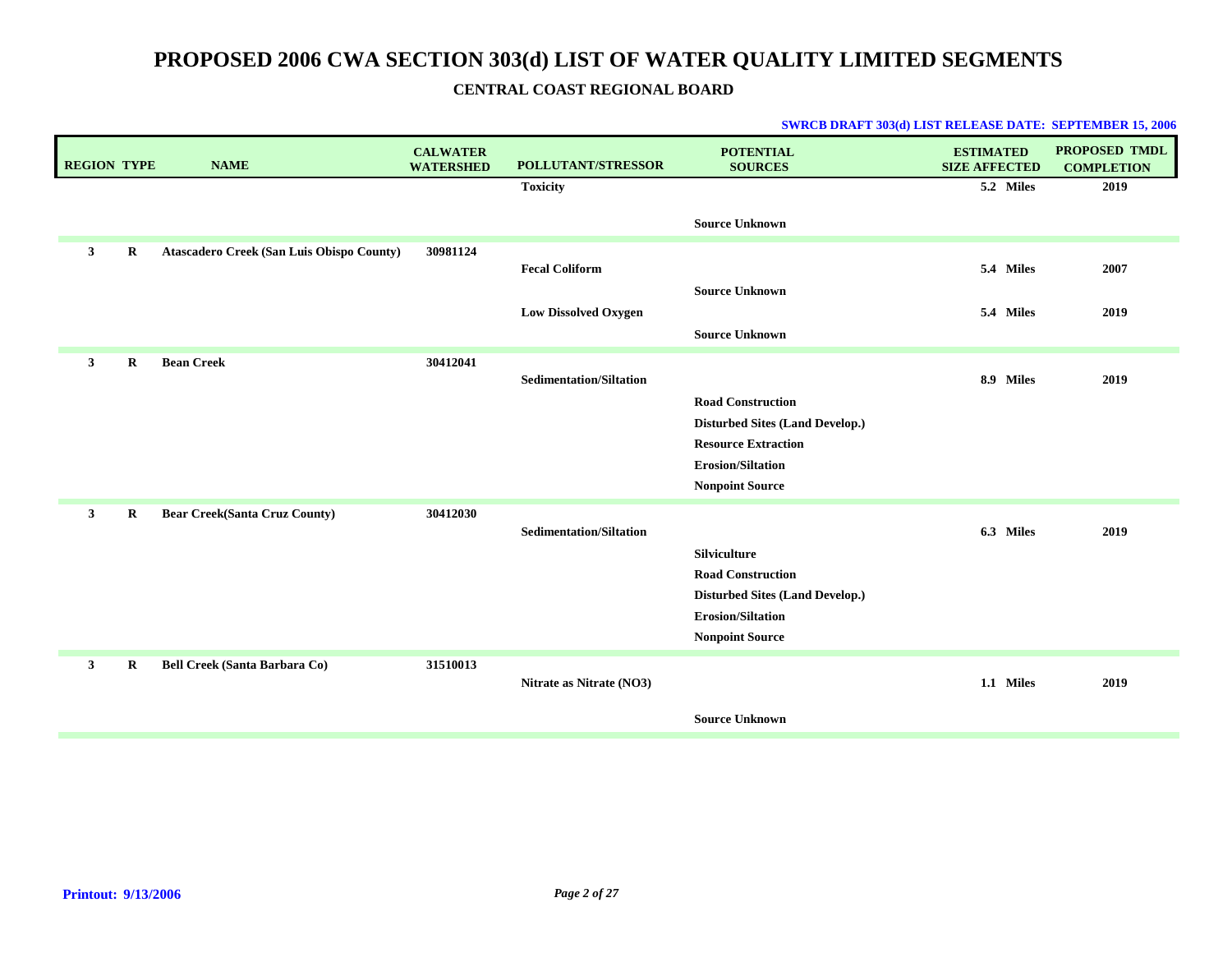| <b>REGION TYPE</b> |         | <b>NAME</b>                 | <b>CALWATER</b><br><b>WATERSHED</b> | POLLUTANT/STRESSOR             | <b>POTENTIAL</b><br><b>SOURCES</b>     | <b>ESTIMATED</b><br><b>SIZE AFFECTED</b> | <b>PROPOSED TMDL</b><br><b>COMPLETION</b> |
|--------------------|---------|-----------------------------|-------------------------------------|--------------------------------|----------------------------------------|------------------------------------------|-------------------------------------------|
| $\mathbf{3}$       | $\bf R$ | <b>Blanco Drain</b>         | 30911010                            | <b>Pesticides</b>              |                                        | 15 Miles                                 | 2006                                      |
|                    |         |                             |                                     |                                | <b>Agriculture</b>                     |                                          |                                           |
|                    |         |                             |                                     |                                | <b>Irrigated Crop Production</b>       |                                          |                                           |
|                    |         |                             |                                     |                                | Agriculture-storm runoff               |                                          |                                           |
|                    |         |                             |                                     |                                | Agriculture-irrigation tailwater       |                                          |                                           |
|                    |         |                             |                                     |                                | <b>Agricultural Return Flows</b>       |                                          |                                           |
|                    |         |                             |                                     |                                | <b>Nonpoint Source</b>                 |                                          |                                           |
| $\mathbf{3}$       | R       | <b>Boulder Creek</b>        | 30412020                            | <b>Sedimentation/Siltation</b> |                                        | 7.6 Miles                                | 2019                                      |
|                    |         |                             |                                     |                                | <b>Specialty Crop Production</b>       |                                          |                                           |
|                    |         |                             |                                     |                                | Silviculture                           |                                          |                                           |
|                    |         |                             |                                     |                                | <b>Road Construction</b>               |                                          |                                           |
|                    |         |                             |                                     |                                | <b>Disturbed Sites (Land Develop.)</b> |                                          |                                           |
|                    |         |                             |                                     |                                | <b>Erosion/Siltation</b>               |                                          |                                           |
|                    |         |                             |                                     |                                | <b>Nonpoint Source</b>                 |                                          |                                           |
| $\mathbf{3}$       | $\bf R$ | <b>Bradley Canyon Creek</b> | 31210030                            | Ammonia (Unionized)            |                                        | 17 Miles                                 | 2019                                      |
|                    |         |                             |                                     |                                |                                        |                                          |                                           |
|                    |         |                             |                                     |                                | <b>Source Unknown</b>                  |                                          |                                           |
|                    |         |                             |                                     | <b>Fecal Coliform</b>          |                                        | 17 Miles                                 | 2008                                      |
|                    |         |                             |                                     |                                | <b>Agriculture</b>                     |                                          |                                           |
|                    |         |                             |                                     |                                | Pasture Grazing-Riparian and/or Upland |                                          |                                           |
|                    |         |                             |                                     |                                | <b>Urban Runoff/Storm Sewers</b>       |                                          |                                           |
|                    |         |                             |                                     |                                | <b>Natural Sources</b>                 |                                          |                                           |
|                    |         |                             |                                     | Nitrate as Nitrate (NO3)       |                                        | 17 Miles                                 | 2019                                      |
|                    |         |                             |                                     |                                | <b>Source Unknown</b>                  |                                          |                                           |
| $\mathbf{3}$       | R       | <b>Bradley Channel</b>      | 31210030                            | <b>Fecal Coliform</b>          |                                        | 3.1 Miles                                | 2008                                      |
|                    |         |                             |                                     |                                |                                        |                                          |                                           |
|                    |         |                             |                                     |                                | <b>Source Unknown</b>                  |                                          |                                           |
|                    |         |                             |                                     |                                |                                        |                                          |                                           |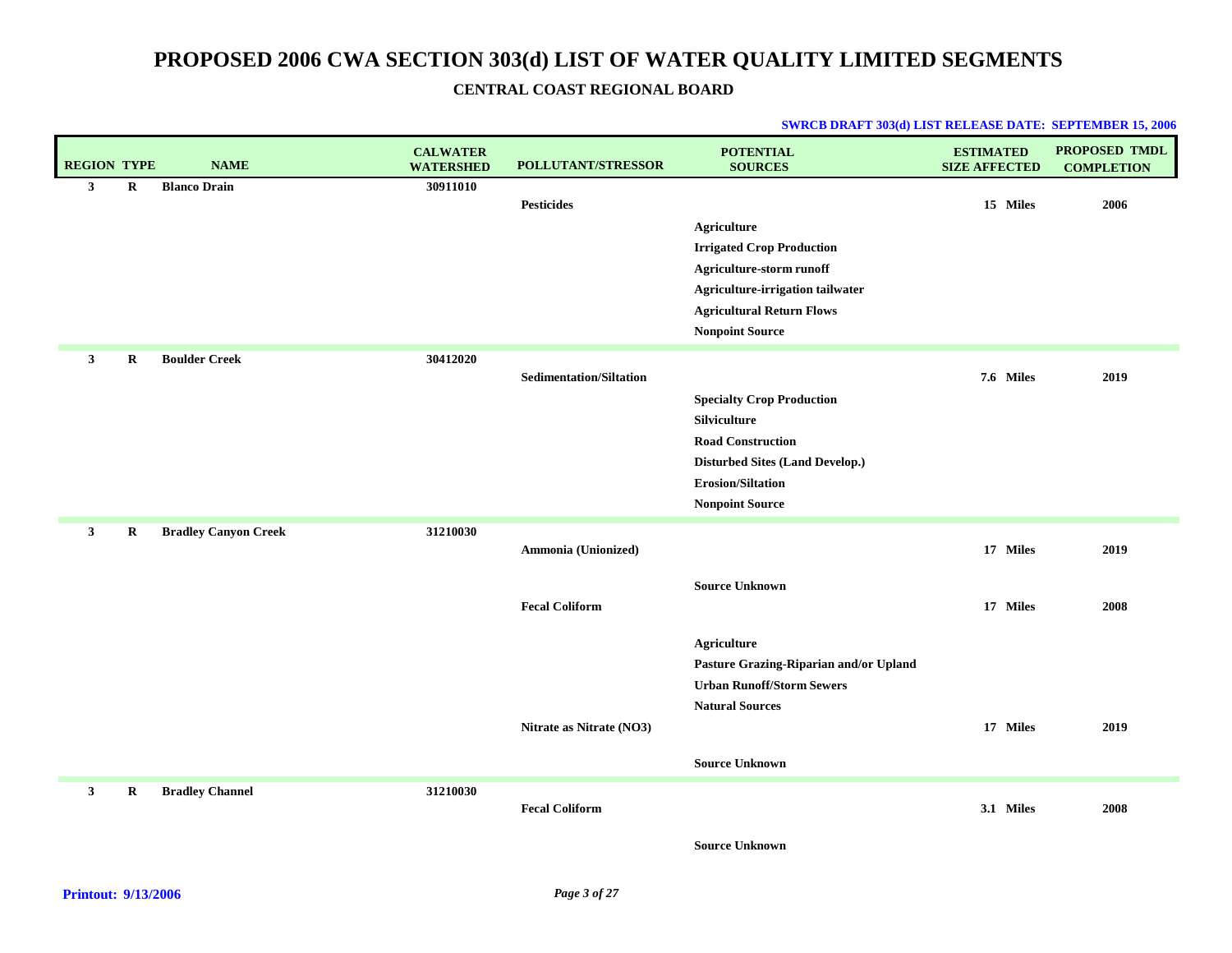| <b>REGION TYPE</b> |             | <b>NAME</b>                         | <b>CALWATER</b><br><b>WATERSHED</b> | POLLUTANT/STRESSOR                             | <b>POTENTIAL</b><br><b>SOURCES</b>                 | <b>ESTIMATED</b><br><b>SIZE AFFECTED</b> | <b>PROPOSED TMDL</b><br><b>COMPLETION</b> |
|--------------------|-------------|-------------------------------------|-------------------------------------|------------------------------------------------|----------------------------------------------------|------------------------------------------|-------------------------------------------|
|                    |             |                                     |                                     | Nitrate as Nitrate (NO3)                       |                                                    | 3.1 Miles                                | 2019                                      |
|                    |             |                                     |                                     |                                                | <b>Source Unknown</b>                              |                                          |                                           |
| $\mathbf{3}$       | $\bf R$     | <b>Branciforte Creek</b>            | 30412051                            |                                                |                                                    |                                          |                                           |
|                    |             |                                     |                                     | <b>Sedimentation/Siltation</b>                 |                                                    | 5.8 Miles                                | 2019                                      |
|                    |             |                                     |                                     |                                                | Silviculture                                       |                                          |                                           |
|                    |             |                                     |                                     |                                                | <b>Road Construction</b><br><b>Nonpoint Source</b> |                                          |                                           |
|                    |             |                                     |                                     |                                                |                                                    |                                          |                                           |
| $\mathbf{3}$       | $\bf R$     | Canada De La Gaviota                | 31510031                            | <b>Boron</b>                                   |                                                    | 7 Miles                                  | 2019                                      |
|                    |             |                                     |                                     |                                                |                                                    |                                          |                                           |
|                    |             |                                     |                                     |                                                | <b>Source Unknown</b>                              |                                          |                                           |
| $\mathbf{3}$       | $\bf R$     | <b>Carbonera Creek</b>              | 30412050                            |                                                |                                                    |                                          |                                           |
|                    |             |                                     |                                     | <b>Pathogens</b>                               |                                                    | 10 Miles                                 | 2007                                      |
|                    |             |                                     |                                     |                                                | <b>Urban Runoff/Storm Sewers</b>                   |                                          |                                           |
|                    |             |                                     |                                     |                                                | <b>Nonpoint Source</b>                             |                                          |                                           |
| $\mathbf{3}$       | $\bf R$     | <b>Carneros Creek</b>               | 31531020                            |                                                |                                                    |                                          |                                           |
|                    |             |                                     |                                     | Ammonia (Unionized)                            |                                                    | 3.4 Miles                                | 2019                                      |
|                    |             |                                     |                                     |                                                |                                                    |                                          |                                           |
|                    |             |                                     |                                     |                                                | <b>Source Unknown</b>                              |                                          |                                           |
| $\mathbf{3}$       | $\mathbf R$ | Carpinteria Creek                   | 31534020                            |                                                |                                                    |                                          |                                           |
|                    |             |                                     |                                     | Pathogens                                      |                                                    | 5.8 Miles                                | 2019                                      |
|                    |             |                                     |                                     |                                                | <b>Agriculture</b><br><b>Land Disposal</b>         |                                          |                                           |
|                    |             |                                     |                                     |                                                | <b>Septage Disposal</b>                            |                                          |                                           |
|                    |             |                                     |                                     |                                                |                                                    |                                          |                                           |
| $\mathbf{3}$       | ${\bf E}$   | Carpinteria Marsh (El Estero Marsh) | 31534020                            | <b>Nutrients</b>                               |                                                    | 188 Acres                                | 2019                                      |
|                    |             |                                     |                                     |                                                |                                                    |                                          |                                           |
|                    |             |                                     |                                     |                                                | <b>Agriculture</b>                                 |                                          |                                           |
|                    |             |                                     |                                     | <b>Organic Enrichment/Low Dissolved Oxygen</b> |                                                    | 188 Acres                                | 2019                                      |
|                    |             |                                     |                                     |                                                | <b>Agriculture</b>                                 |                                          |                                           |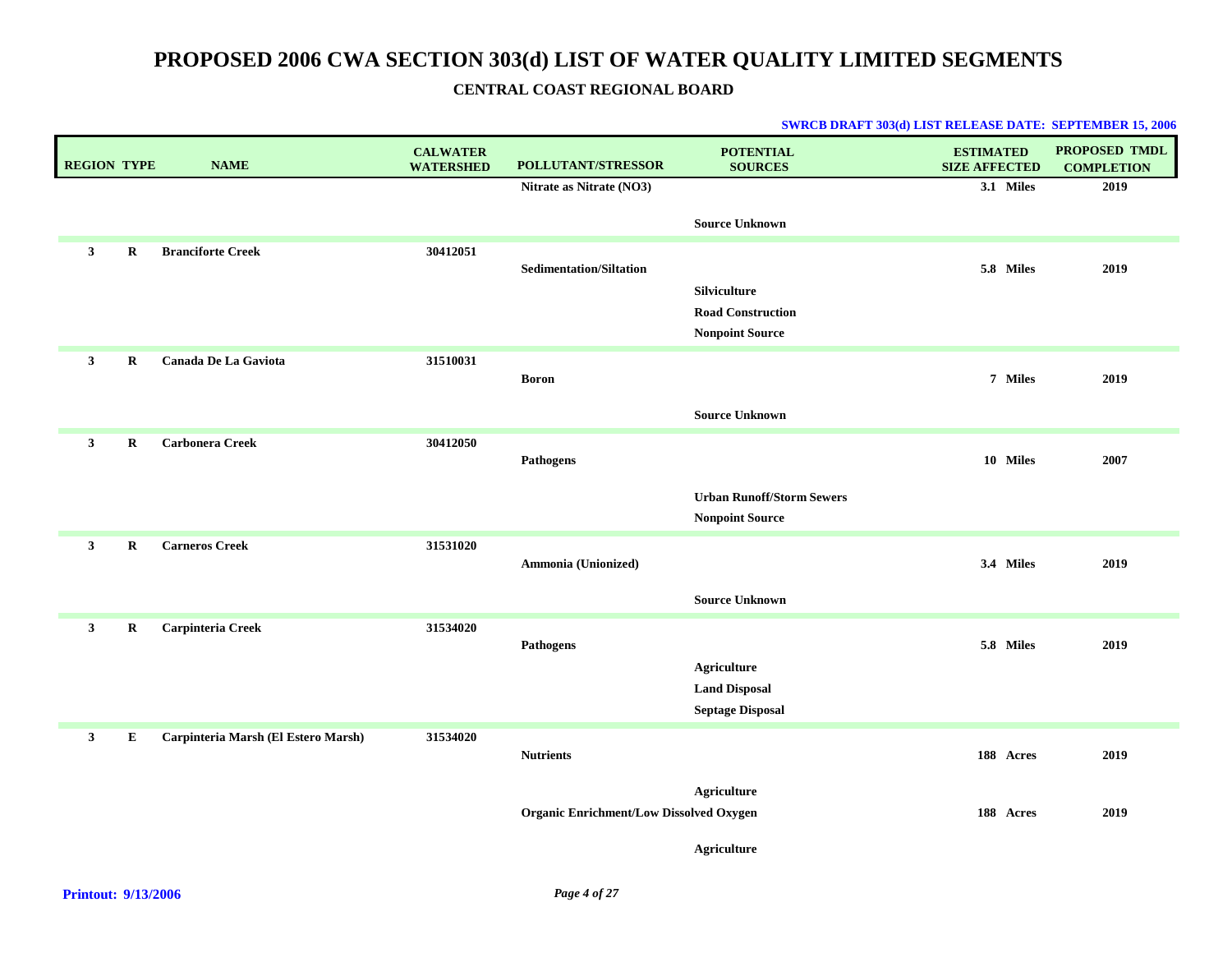| <b>REGION TYPE</b> |             | <b>NAME</b>                            | <b>CALWATER</b><br><b>WATERSHED</b> | <b>POLLUTANT/STRESSOR</b>      | <b>POTENTIAL</b><br><b>SOURCES</b>     | <b>ESTIMATED</b><br><b>SIZE AFFECTED</b> | <b>PROPOSED TMDL</b><br><b>COMPLETION</b> |
|--------------------|-------------|----------------------------------------|-------------------------------------|--------------------------------|----------------------------------------|------------------------------------------|-------------------------------------------|
|                    |             |                                        |                                     | <b>Priority Organics</b>       |                                        | 188 Acres                                | 2019                                      |
|                    |             |                                        |                                     |                                | <b>Urban Runoff/Storm Sewers</b>       |                                          |                                           |
| $\mathbf{3}$       | $\bf R$     | <b>Casmalia Canyon Creek</b>           | 31300040                            | <b>Sedimentation/Siltation</b> |                                        | 5 Miles                                  | 2019                                      |
|                    |             |                                        |                                     |                                |                                        |                                          |                                           |
|                    |             |                                        |                                     |                                | <b>Source Unknown</b>                  |                                          |                                           |
| $\mathbf{3}$       | $\mathbf R$ | <b>Cholame Creek</b>                   | 31700053                            |                                |                                        | 8.7 Miles                                | 2019                                      |
|                    |             |                                        |                                     | <b>Boron</b>                   | <b>Source Unknown</b>                  |                                          |                                           |
|                    |             |                                        |                                     | <b>Fecal Coliform</b>          |                                        | 8.7 Miles                                | 2019                                      |
|                    |             |                                        |                                     |                                | <b>Agriculture</b>                     |                                          |                                           |
|                    |             |                                        |                                     |                                | Pasture Grazing-Riparian and/or Upland |                                          |                                           |
|                    |             |                                        |                                     |                                | <b>Natural Sources</b>                 |                                          |                                           |
|                    |             |                                        |                                     |                                | <b>Nonpoint Source</b>                 |                                          |                                           |
| $\mathbf{3}$       | $\mathbf R$ | <b>Chorro Creek</b>                    | 31022012                            | <b>Nutrients</b>               |                                        | 14 Miles                                 | 2005                                      |
|                    |             |                                        |                                     |                                | <b>Municipal Point Sources</b>         |                                          |                                           |
|                    |             |                                        |                                     |                                | Agriculture                            |                                          |                                           |
|                    |             |                                        |                                     |                                | <b>Irrigated Crop Production</b>       |                                          |                                           |
|                    |             |                                        |                                     | Oxygen, Dissolved              | Agriculture-storm runoff               | 14 Miles                                 | 2019                                      |
|                    |             |                                        |                                     |                                |                                        |                                          |                                           |
|                    |             |                                        |                                     |                                | <b>Source Unknown</b>                  |                                          |                                           |
| 3                  | R           | <b>Clear Creek (San Benito County)</b> | 30550013                            |                                |                                        |                                          |                                           |
|                    |             |                                        |                                     | Mercury                        |                                        | 9.6 Miles                                | 2004                                      |
|                    |             |                                        |                                     |                                | <b>Resource Extraction</b>             |                                          |                                           |
| $\mathbf{3}$       | $\bf R$     | <b>Corralitos Creek</b>                | 30510010                            |                                |                                        |                                          |                                           |
|                    |             |                                        |                                     | <b>Fecal Coliform</b>          |                                        | 13 Miles                                 | 2006                                      |
|                    |             |                                        |                                     |                                | <b>Source Unknown</b>                  |                                          |                                           |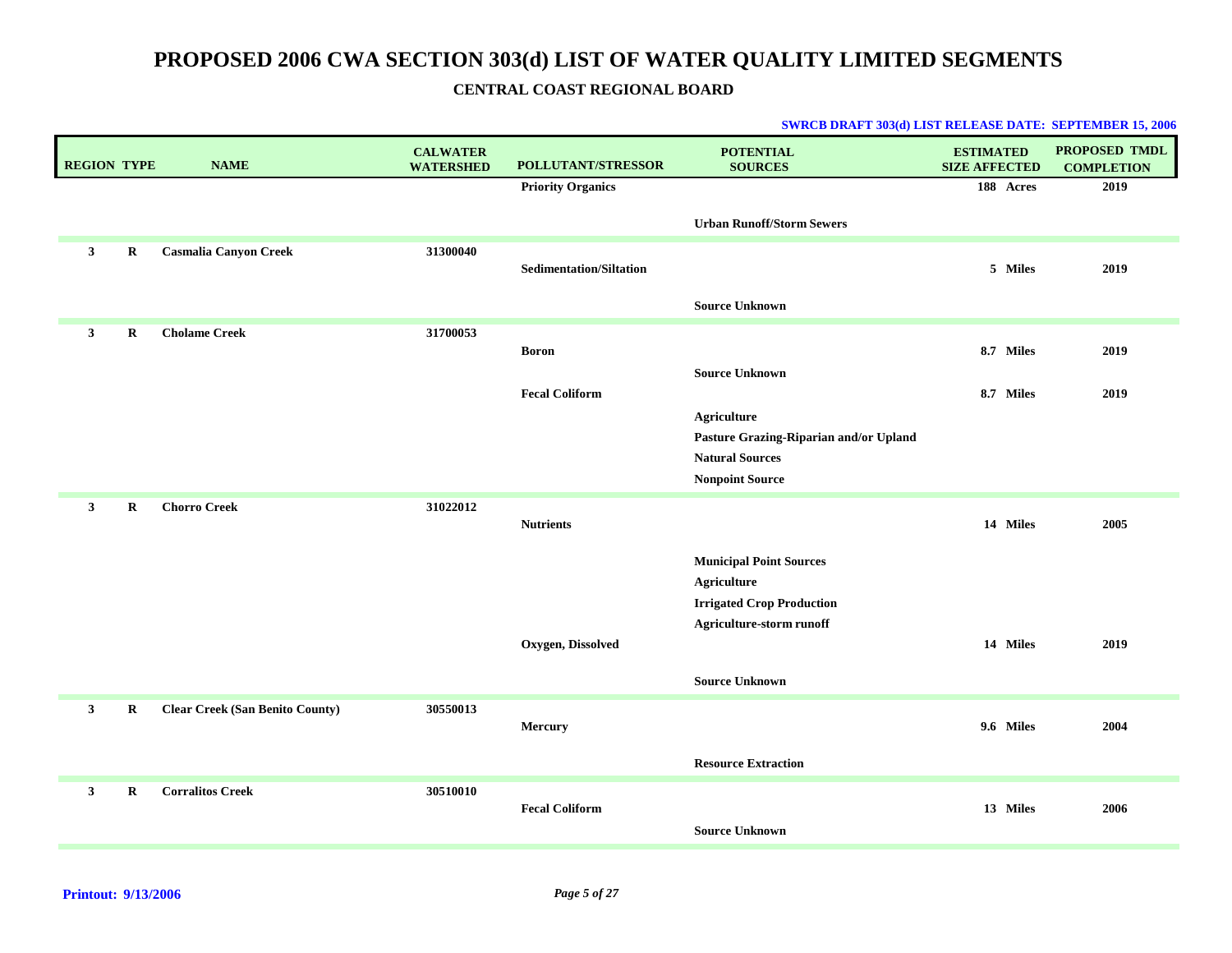|  |  | <b>SWRCB DRAFT 303(d) LIST RELEASE DATE: SEPTEMBER 15, 2006</b> |
|--|--|-----------------------------------------------------------------|
|--|--|-----------------------------------------------------------------|

| <b>REGION TYPE</b> |             | <b>NAME</b>            | <b>CALWATER</b><br><b>WATERSHED</b> | POLLUTANT/STRESSOR             | <b>POTENTIAL</b><br><b>SOURCES</b>                 | <b>ESTIMATED</b><br><b>SIZE AFFECTED</b> | <b>PROPOSED TMDL</b><br><b>COMPLETION</b> |
|--------------------|-------------|------------------------|-------------------------------------|--------------------------------|----------------------------------------------------|------------------------------------------|-------------------------------------------|
| $\mathbf{3}$       | $\mathbf R$ | <b>Cuyama River</b>    | 31210030                            | <b>Boron</b>                   |                                                    | 134 Miles                                | 2019                                      |
|                    |             |                        |                                     |                                | <b>Source Unknown</b>                              |                                          |                                           |
| 3                  | E           | <b>Elkhorn Slough</b>  | 30600014                            |                                |                                                    |                                          |                                           |
|                    |             |                        |                                     | Pathogens                      |                                                    | 2034 Acres                               | 2007                                      |
|                    |             |                        |                                     |                                | <b>Natural Sources</b>                             |                                          |                                           |
|                    |             |                        |                                     |                                | <b>Nonpoint Source</b>                             |                                          |                                           |
|                    |             |                        |                                     | <b>Pesticides</b>              |                                                    | 2034 Acres                               | 2006                                      |
|                    |             |                        |                                     |                                | <b>Agriculture</b>                                 |                                          |                                           |
|                    |             |                        |                                     |                                | <b>Irrigated Crop Production</b>                   |                                          |                                           |
|                    |             |                        |                                     |                                | Agriculture-storm runoff                           |                                          |                                           |
|                    |             |                        |                                     |                                | <b>Agricultural Return Flows</b>                   |                                          |                                           |
|                    |             |                        |                                     |                                | <b>Erosion/Siltation</b>                           |                                          |                                           |
|                    |             |                        |                                     |                                | <b>Contaminated Sediments</b>                      |                                          |                                           |
|                    |             |                        |                                     |                                | <b>Nonpoint Source</b>                             |                                          |                                           |
|                    |             |                        |                                     | <b>Sedimentation/Siltation</b> |                                                    | 2034 Acres                               | 2019                                      |
|                    |             |                        |                                     |                                | <b>Agriculture</b>                                 |                                          |                                           |
|                    |             |                        |                                     |                                | <b>Irrigated Crop Production</b>                   |                                          |                                           |
|                    |             |                        |                                     |                                | Agriculture-storm runoff<br><b>Channel Erosion</b> |                                          |                                           |
|                    |             |                        |                                     |                                | <b>Nonpoint Source</b>                             |                                          |                                           |
|                    |             |                        |                                     |                                |                                                    |                                          |                                           |
| $\mathbf{3}$       | $\mathbf R$ | <b>Espinosa Slough</b> | 30911010                            |                                |                                                    |                                          |                                           |
|                    |             |                        |                                     | <b>Pesticides</b>              |                                                    | 1.5 Miles                                | 2006                                      |
|                    |             |                        |                                     |                                | <b>Agriculture</b>                                 |                                          |                                           |
|                    |             |                        |                                     |                                | <b>Urban Runoff/Storm Sewers</b>                   |                                          |                                           |
|                    |             |                        |                                     | <b>Priority Organics</b>       |                                                    | 1.5 Miles                                | 2006                                      |
|                    |             |                        |                                     |                                |                                                    |                                          |                                           |
|                    |             |                        |                                     |                                | <b>Nonpoint Source</b>                             |                                          |                                           |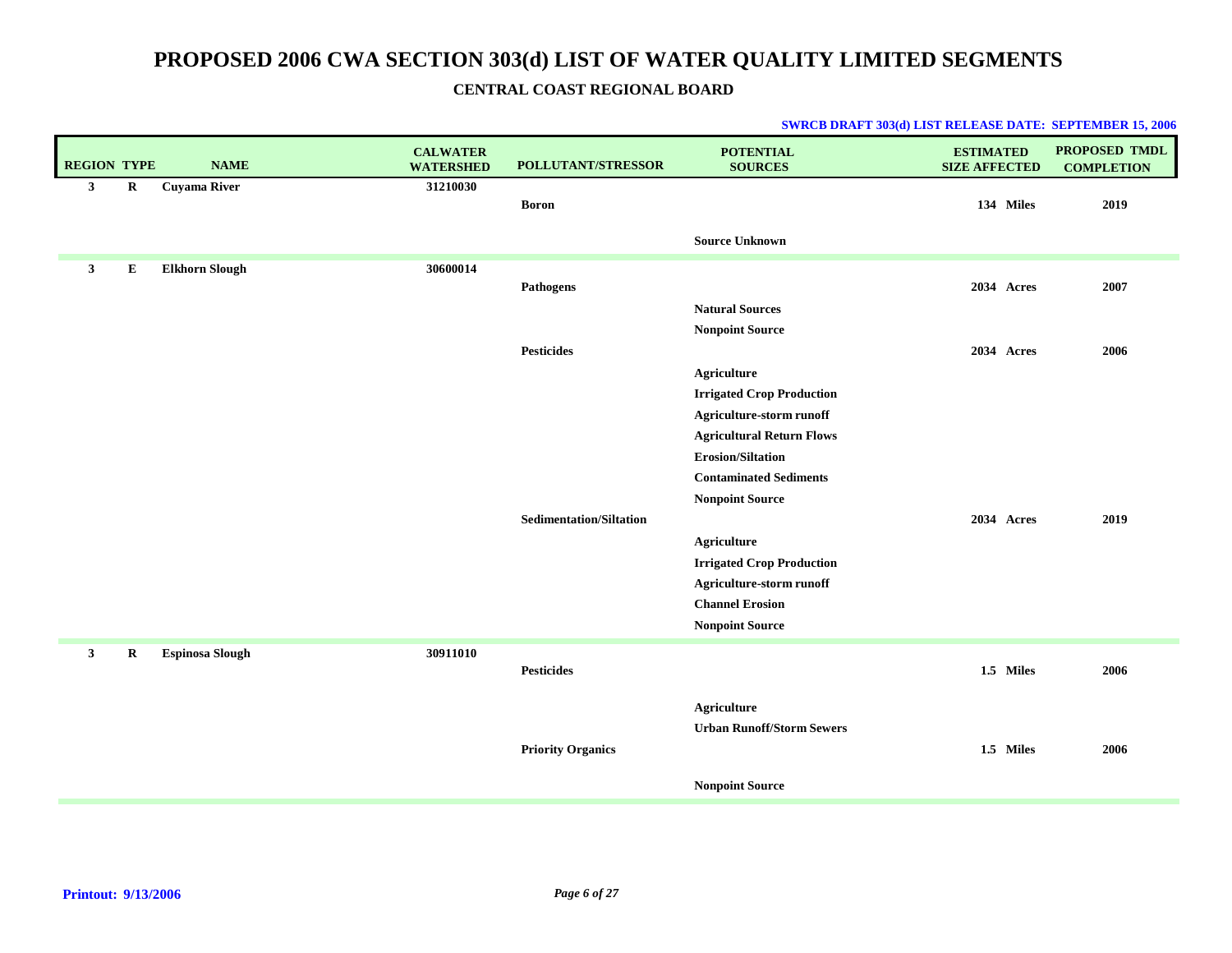| <b>REGION TYPE</b> |             | <b>NAME</b>                  | <b>CALWATER</b><br><b>WATERSHED</b> | <b>POLLUTANT/STRESSOR</b>      | <b>POTENTIAL</b><br><b>SOURCES</b> | <b>ESTIMATED</b><br><b>SIZE AFFECTED</b> | PROPOSED TMDL<br><b>COMPLETION</b> |
|--------------------|-------------|------------------------------|-------------------------------------|--------------------------------|------------------------------------|------------------------------------------|------------------------------------|
| $\mathbf{3}$       | $\mathbf R$ | <b>Fall Creek</b>            | 30412022                            | <b>Sedimentation/Siltation</b> |                                    | 5.1 Miles                                | 2019                               |
|                    |             |                              |                                     |                                | <b>Road Construction</b>           |                                          |                                    |
|                    |             |                              |                                     |                                | <b>Habitat Modification</b>        |                                          |                                    |
|                    |             |                              |                                     |                                | <b>Erosion/Siltation</b>           |                                          |                                    |
|                    |             |                              |                                     |                                | <b>Nonpoint Source</b>             |                                          |                                    |
| $\mathbf{3}$       | R           | <b>Franklin Creek</b>        | 31534020                            |                                |                                    |                                          |                                    |
|                    |             |                              |                                     | Nitrate as Nitrate (NO3)       |                                    | 2.8 Miles                                | 2019                               |
|                    |             |                              |                                     |                                | <b>Source Unknown</b>              |                                          |                                    |
| $\mathbf{3}$       | R           | <b>Gabilan Creek</b>         | 30919000                            |                                |                                    |                                          |                                    |
|                    |             |                              |                                     | <b>Fecal Coliform</b>          |                                    | 6.4 Miles                                | 2007                               |
|                    |             |                              |                                     |                                | <b>Urban Runoff/Storm Sewers</b>   |                                          |                                    |
|                    |             |                              |                                     |                                | <b>Natural Sources</b>             |                                          |                                    |
|                    |             |                              |                                     |                                | <b>Nonpoint Source</b>             |                                          |                                    |
|                    |             |                              |                                     | Nitrate as Nitrate (NO3)       |                                    | 6.4 Miles                                | 2019                               |
|                    |             |                              |                                     |                                | <b>Source Unknown</b>              |                                          |                                    |
| $\mathbf{3}$       | $\mathbf R$ | <b>Glen Annie Canyon</b>     | 31531020                            |                                |                                    |                                          |                                    |
|                    |             |                              |                                     | Nitrate as Nitrate (NO3)       |                                    | 5.7 Miles                                | 2019                               |
|                    |             |                              |                                     |                                | <b>Source Unknown</b>              |                                          |                                    |
| $\mathbf{3}$       | E           | <b>Goleta Slough/Estuary</b> | 31531020                            |                                |                                    |                                          |                                    |
|                    |             |                              |                                     | <b>Pathogens</b>               |                                    | 196 Acres                                | 2019                               |
|                    |             |                              |                                     |                                | <b>Urban Runoff/Storm Sewers</b>   |                                          |                                    |
|                    |             |                              |                                     | <b>Priority Organics</b>       |                                    | 196 Acres                                | 2019                               |
|                    |             |                              |                                     |                                | <b>Nonpoint Source</b>             |                                          |                                    |
| $\mathbf{3}$       | L           | <b>Hernandez Reservoir</b>   | 30550016                            |                                |                                    |                                          |                                    |
|                    |             |                              |                                     | Mercury                        |                                    | 626 Acres                                | 2005                               |
|                    |             |                              |                                     |                                | <b>Surface Mining</b>              |                                          |                                    |
|                    |             |                              |                                     |                                |                                    |                                          |                                    |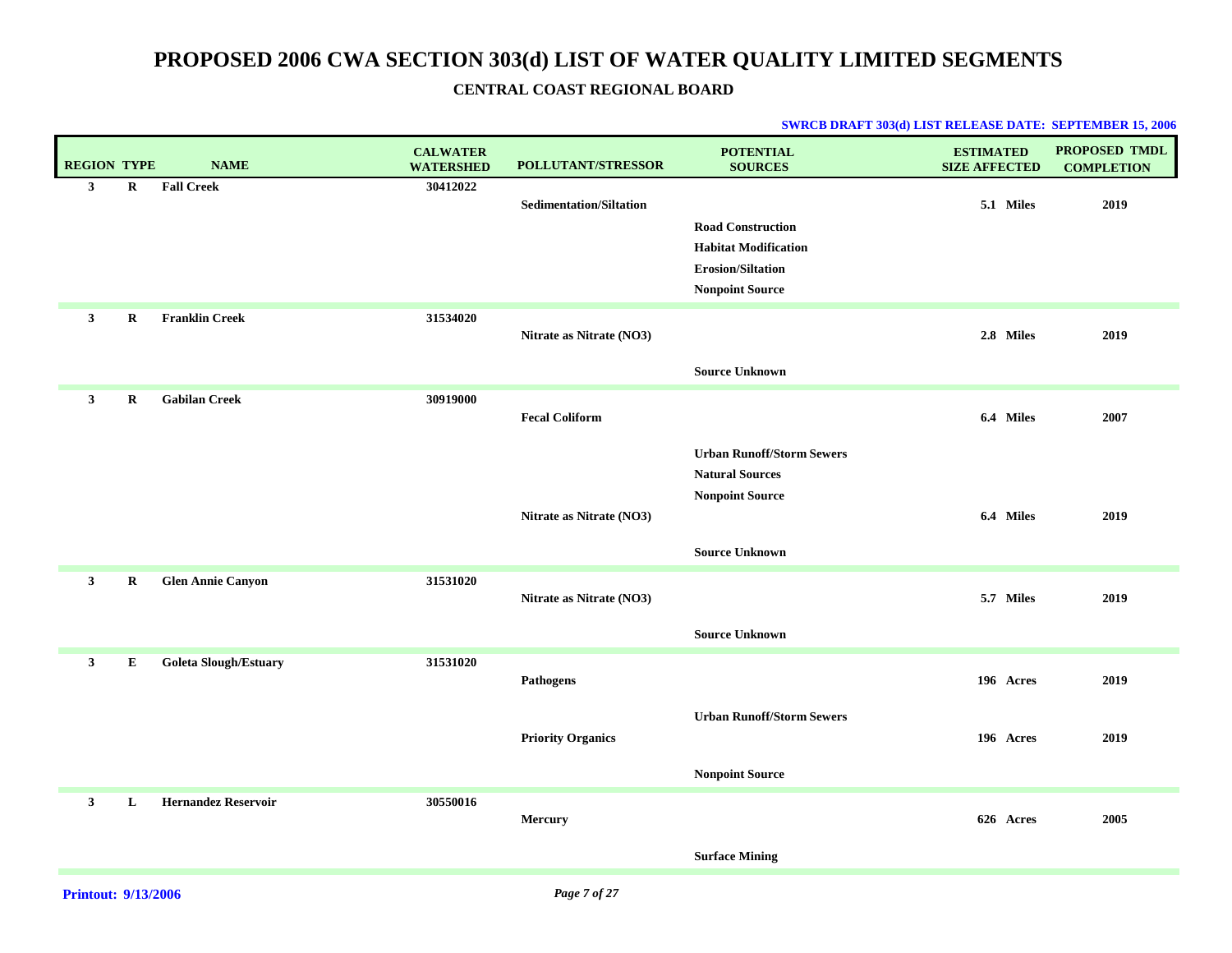| <b>REGION TYPE</b> |             | <b>NAME</b>                  | <b>CALWATER</b><br><b>WATERSHED</b> | <b>POLLUTANT/STRESSOR</b>                                | <b>POTENTIAL</b><br><b>SOURCES</b>                                                                                    | <b>ESTIMATED</b><br><b>SIZE AFFECTED</b> | <b>PROPOSED TMDL</b><br><b>COMPLETION</b> |
|--------------------|-------------|------------------------------|-------------------------------------|----------------------------------------------------------|-----------------------------------------------------------------------------------------------------------------------|------------------------------------------|-------------------------------------------|
| $\mathbf{3}$       | $\mathbf R$ | <b>Kings Creek</b>           | 30412011                            |                                                          |                                                                                                                       |                                          |                                           |
|                    |             |                              |                                     | <b>Sedimentation/Siltation</b>                           |                                                                                                                       | 4.4 Miles                                | 2019                                      |
|                    |             |                              |                                     |                                                          | Silviculture<br><b>Road Construction</b>                                                                              |                                          |                                           |
|                    |             |                              |                                     |                                                          | <b>Disturbed Sites (Land Develop.)</b>                                                                                |                                          |                                           |
|                    |             |                              |                                     |                                                          | <b>Erosion/Siltation</b>                                                                                              |                                          |                                           |
|                    |             |                              |                                     |                                                          | <b>Nonpoint Source</b>                                                                                                |                                          |                                           |
|                    |             |                              |                                     |                                                          |                                                                                                                       |                                          |                                           |
| $\mathbf{3}$       | R           | <b>Las Tablas Creek</b>      | 30981293                            | <b>Metals</b>                                            |                                                                                                                       | 5.7 Miles                                | 2019                                      |
|                    |             |                              |                                     |                                                          | <b>Surface Mining</b>                                                                                                 |                                          |                                           |
|                    |             |                              |                                     |                                                          |                                                                                                                       |                                          |                                           |
| $\mathbf{3}$       | R           | Las Tablas Creek, North Fork | 30981290                            |                                                          |                                                                                                                       | 6.5 Miles                                | 2019                                      |
|                    |             |                              |                                     | <b>Metals</b>                                            |                                                                                                                       |                                          |                                           |
|                    |             |                              |                                     |                                                          | <b>Surface Mining</b>                                                                                                 |                                          |                                           |
| $\mathbf{3}$       | R           | Las Tablas Creek, South Fork | 30981290                            |                                                          |                                                                                                                       |                                          |                                           |
|                    |             |                              |                                     | <b>Metals</b>                                            |                                                                                                                       | 4.7 Miles                                | 2019                                      |
|                    |             |                              |                                     |                                                          | <b>Surface Mining</b>                                                                                                 |                                          |                                           |
| $\mathbf{3}$       | $\mathbf R$ | <b>Llagas Creek</b>          | 30530020                            |                                                          |                                                                                                                       |                                          |                                           |
|                    |             |                              |                                     | <b>Chloride</b>                                          |                                                                                                                       | 16 Miles                                 | 2019                                      |
|                    |             |                              |                                     | near Southside Drive).                                   | Impaired section for Chlorides is located downstream of confluence with Miller Slough (approximately 1 mile of stream |                                          |                                           |
|                    |             |                              |                                     |                                                          | <b>Nonpoint Source</b>                                                                                                |                                          |                                           |
|                    |             |                              |                                     |                                                          | <b>Point Source</b>                                                                                                   |                                          |                                           |
|                    |             |                              |                                     | <b>Fecal Coliform</b>                                    |                                                                                                                       | 16 Miles                                 | 2011                                      |
|                    |             |                              |                                     | Pajaro River (approximately 9.5 miles of stream length). | Impaired section for Fecal Coliform is located between the confluence with Church Creek and the confluence with       |                                          |                                           |
|                    |             |                              |                                     |                                                          | Pasture Grazing-Riparian and/or Upland                                                                                |                                          |                                           |
|                    |             |                              |                                     |                                                          | <b>Natural Sources</b>                                                                                                |                                          |                                           |
|                    |             |                              |                                     |                                                          | <b>Nonpoint Source</b>                                                                                                |                                          |                                           |
|                    |             |                              |                                     | <b>Low Dissolved Oxygen</b>                              |                                                                                                                       | 16 Miles                                 | 2019                                      |
|                    |             |                              |                                     | This listing was made by USEPA.                          |                                                                                                                       |                                          |                                           |
|                    |             |                              |                                     |                                                          | <b>Municipal Point Sources</b>                                                                                        |                                          |                                           |
|                    |             |                              |                                     |                                                          | <b>Irrigated Crop Production</b>                                                                                      |                                          |                                           |
|                    |             |                              |                                     |                                                          | <b>Agricultural Return Flows</b>                                                                                      |                                          |                                           |
|                    |             |                              |                                     |                                                          | <b>Habitat Modification</b>                                                                                           |                                          |                                           |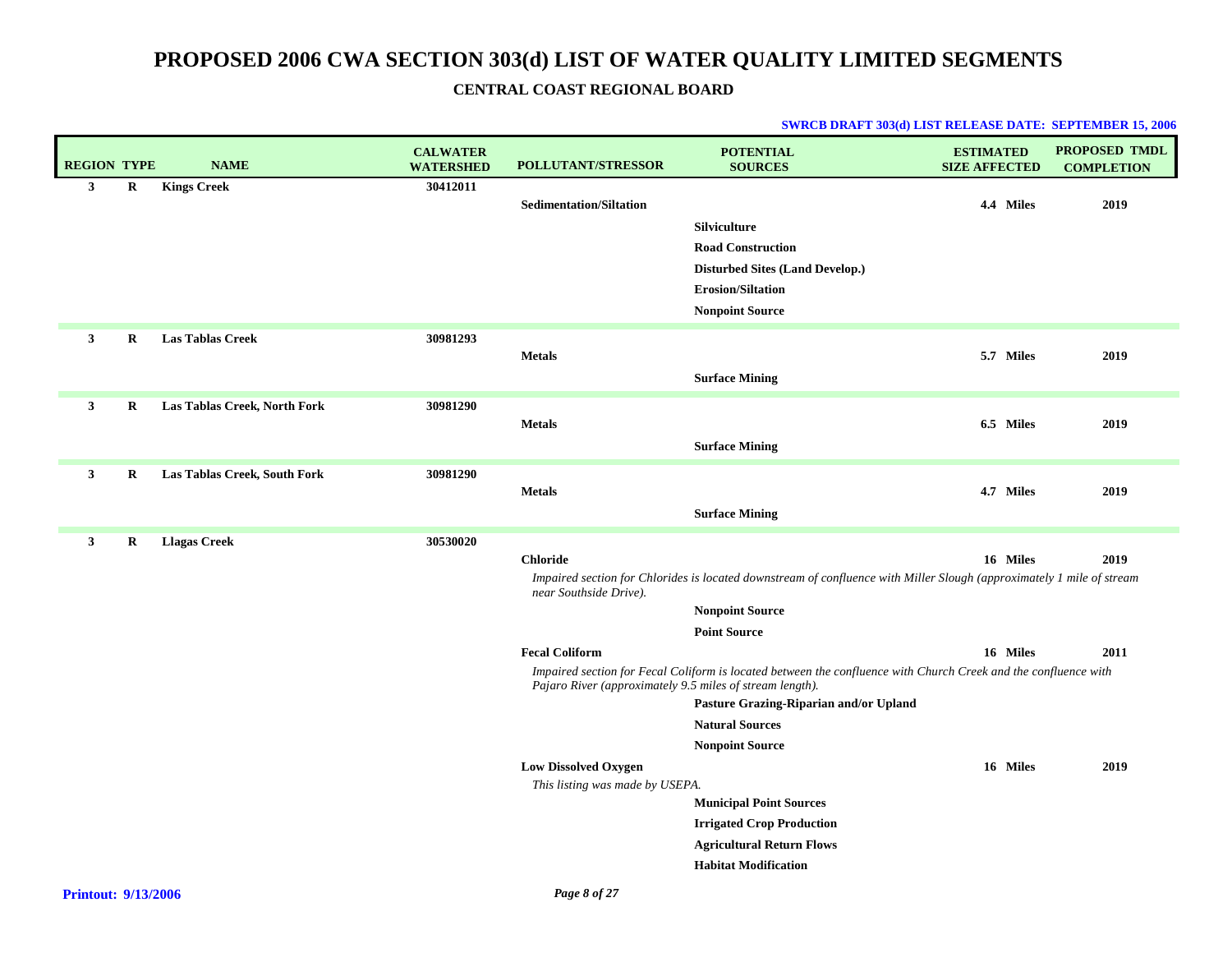**CENTRAL COAST REGIONAL BOARD**

| <b>REGION TYPE</b> |   | <b>NAME</b>           | <b>CALWATER</b><br><b>WATERSHED</b> | POLLUTANT/STRESSOR              | <b>POTENTIAL</b><br><b>SOURCES</b>                                                                                                                                                  | <b>ESTIMATED</b><br><b>SIZE AFFECTED</b> | PROPOSED TMDL<br><b>COMPLETION</b> |
|--------------------|---|-----------------------|-------------------------------------|---------------------------------|-------------------------------------------------------------------------------------------------------------------------------------------------------------------------------------|------------------------------------------|------------------------------------|
|                    |   |                       |                                     | Nitrate as Nitrate (NO3)        |                                                                                                                                                                                     | 16 Miles                                 | 2019                               |
|                    |   |                       |                                     | pH                              | <b>Source Unknown</b>                                                                                                                                                               | 16 Miles                                 | 2019                               |
|                    |   |                       |                                     |                                 | <b>Source Unknown</b>                                                                                                                                                               |                                          |                                    |
|                    |   |                       |                                     | Sodium                          |                                                                                                                                                                                     | 16 Miles                                 | 2019                               |
|                    |   |                       |                                     | near Southside Drive).          | Impaired section for Sodium is located downstream of confluence with Miller Slough (approximately 1 mile of stream                                                                  |                                          |                                    |
|                    |   |                       |                                     |                                 | <b>Source Unknown</b>                                                                                                                                                               |                                          |                                    |
|                    |   |                       |                                     |                                 | <b>Nonpoint Source</b>                                                                                                                                                              |                                          |                                    |
|                    |   |                       |                                     | <b>Total Dissolved Solids</b>   |                                                                                                                                                                                     | 16 Miles                                 | 2019                               |
|                    |   |                       |                                     |                                 | Impaired section for Total Dissolved Solids is located between the confluence with Church Creek and the confluence<br>with Pajaro River (approximately 9.5 miles of stream length). |                                          |                                    |
|                    |   |                       |                                     |                                 | <b>Nonpoint Source</b>                                                                                                                                                              |                                          |                                    |
|                    |   |                       |                                     |                                 | <b>Point Source</b>                                                                                                                                                                 |                                          |                                    |
| $\mathbf{3}$       | R | <b>Lompico Creek</b>  | 30412040                            |                                 |                                                                                                                                                                                     |                                          |                                    |
|                    |   |                       |                                     | <b>Pathogens</b>                |                                                                                                                                                                                     | 4.5 Miles                                | 2007                               |
|                    |   |                       |                                     |                                 | <b>Septage Disposal</b>                                                                                                                                                             |                                          |                                    |
|                    |   |                       |                                     |                                 | <b>Natural Sources</b>                                                                                                                                                              |                                          |                                    |
|                    |   |                       |                                     |                                 | <b>Nonpoint Source</b>                                                                                                                                                              |                                          |                                    |
| $\mathbf{3}$       | R | <b>Los Osos Creek</b> | 31023012                            |                                 |                                                                                                                                                                                     |                                          |                                    |
|                    |   |                       |                                     | <b>Low Dissolved Oxygen</b>     |                                                                                                                                                                                     | 4.1 Miles                                | 2015                               |
|                    |   |                       |                                     | This listing was made by USEPA. |                                                                                                                                                                                     |                                          |                                    |
|                    |   |                       |                                     |                                 | <b>Agriculture</b>                                                                                                                                                                  |                                          |                                    |
|                    |   |                       |                                     |                                 | Pasture Grazing-Riparian and/or Upland                                                                                                                                              |                                          |                                    |
|                    |   |                       |                                     |                                 | <b>Urban Runoff/Storm Sewers</b>                                                                                                                                                    |                                          |                                    |
|                    |   |                       |                                     |                                 | <b>Natural Sources</b>                                                                                                                                                              |                                          |                                    |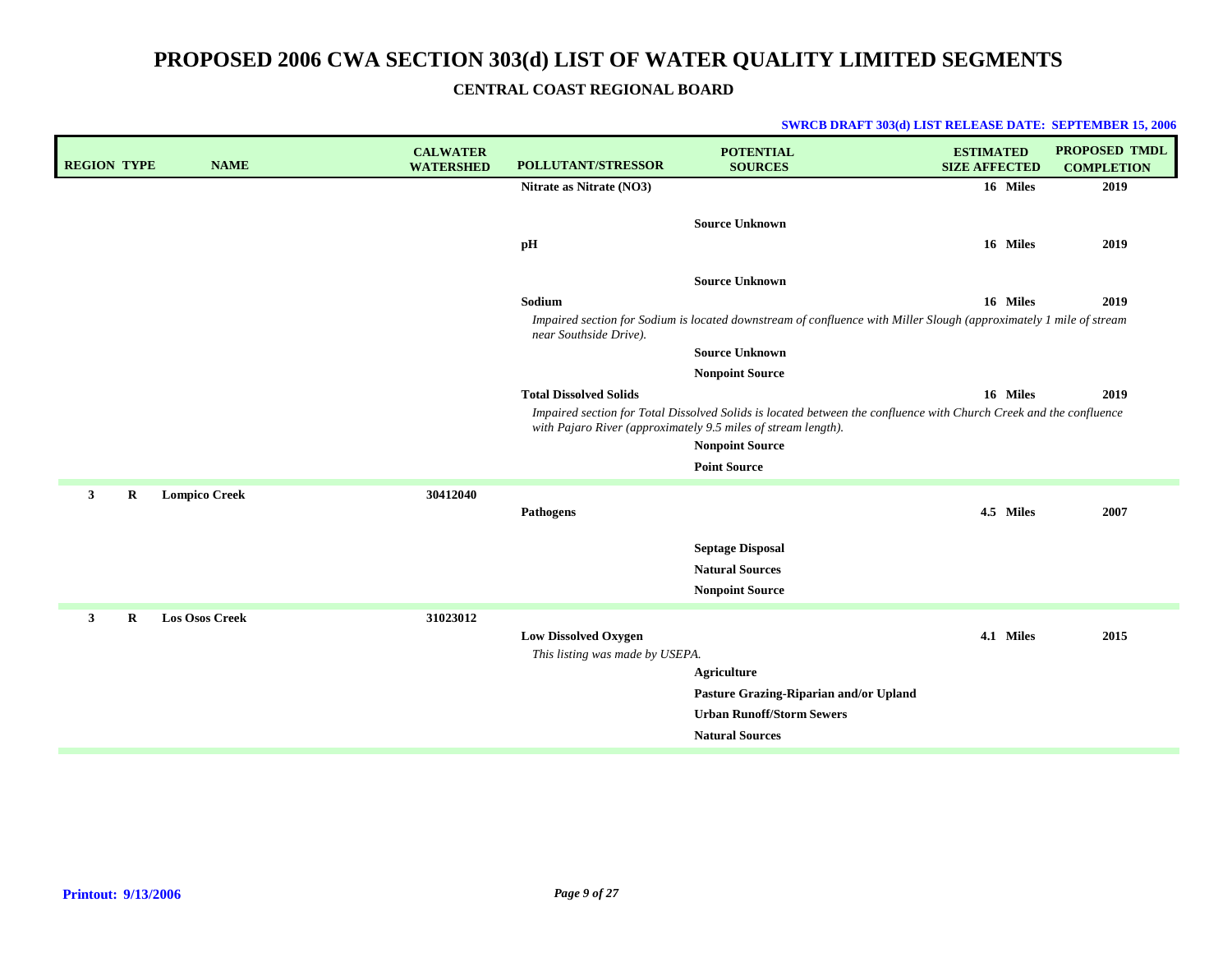| <b>REGION TYPE</b>        | <b>NAME</b>              | <b>CALWATER</b><br><b>WATERSHED</b> | <b>POLLUTANT/STRESSOR</b>      | <b>POTENTIAL</b><br><b>SOURCES</b>     | <b>ESTIMATED</b><br><b>SIZE AFFECTED</b> | PROPOSED TMDL<br><b>COMPLETION</b> |
|---------------------------|--------------------------|-------------------------------------|--------------------------------|----------------------------------------|------------------------------------------|------------------------------------|
| $\mathbf{3}$<br>R         | <b>Love Creek</b>        | 30412021                            |                                |                                        |                                          |                                    |
|                           |                          |                                     | <b>Sedimentation/Siltation</b> |                                        | 3.8 Miles                                | 2019                               |
|                           |                          |                                     |                                | <b>Agriculture</b>                     |                                          |                                    |
|                           |                          |                                     |                                | Silviculture                           |                                          |                                    |
|                           |                          |                                     |                                | <b>Road Construction</b>               |                                          |                                    |
|                           |                          |                                     |                                | <b>Disturbed Sites (Land Develop.)</b> |                                          |                                    |
|                           |                          |                                     |                                | Erosion/Siltation                      |                                          |                                    |
|                           |                          |                                     |                                | <b>Nonpoint Source</b>                 |                                          |                                    |
| $\mathbf{3}$<br>$\bf{R}$  | <b>Main Street Canal</b> | 31210030                            |                                |                                        |                                          |                                    |
|                           |                          |                                     | Ammonia (Unionized)            |                                        | 5.1 Miles                                | 2019                               |
|                           |                          |                                     |                                | <b>Source Unknown</b>                  |                                          |                                    |
|                           |                          |                                     | <b>Nitrate</b>                 |                                        | 5.1 Miles                                | 2015                               |
|                           |                          |                                     |                                |                                        |                                          |                                    |
|                           |                          |                                     |                                | <b>Agriculture</b>                     |                                          |                                    |
|                           |                          |                                     |                                | <b>Urban Runoff/Storm Sewers</b>       |                                          |                                    |
|                           |                          |                                     |                                | <b>Nonpoint Source</b>                 |                                          |                                    |
| $\mathbf{3}$<br>$\bf R$   | <b>Mission Creek</b>     | 31532011                            |                                |                                        |                                          |                                    |
|                           |                          |                                     | <b>Pathogens</b>               |                                        | 8.6 Miles                                | 2019                               |
|                           |                          |                                     |                                | <b>Urban Runoff/Storm Sewers</b>       |                                          |                                    |
|                           |                          |                                     |                                | <b>Transient encampments</b>           |                                          |                                    |
|                           |                          |                                     | <b>Unknown Toxicity</b>        |                                        | 8.6 Miles                                | 2019                               |
|                           |                          |                                     |                                | <b>Urban Runoff/Storm Sewers</b>       |                                          |                                    |
| 3<br>B                    | <b>Monterey Harbor</b>   | 30950042                            |                                |                                        |                                          |                                    |
|                           |                          |                                     | <b>Metals</b>                  |                                        | 76 Acres                                 | 2007                               |
|                           |                          |                                     |                                | <b>Railroad Slag Pile</b>              |                                          |                                    |
|                           |                          |                                     | <b>Unknown Toxicity</b>        |                                        | 76 Acres                                 | 2019                               |
|                           |                          |                                     |                                | <b>Source Unknown</b>                  |                                          |                                    |
| $\mathbf{3}$<br>${\bf E}$ | Moro Cojo Slough         | 30913011                            |                                |                                        |                                          |                                    |
|                           |                          |                                     | Ammonia (Unionized)            |                                        | 62 Acres                                 | 2019                               |
|                           |                          |                                     |                                |                                        |                                          |                                    |
|                           |                          |                                     |                                | <b>Source Unknown</b>                  |                                          |                                    |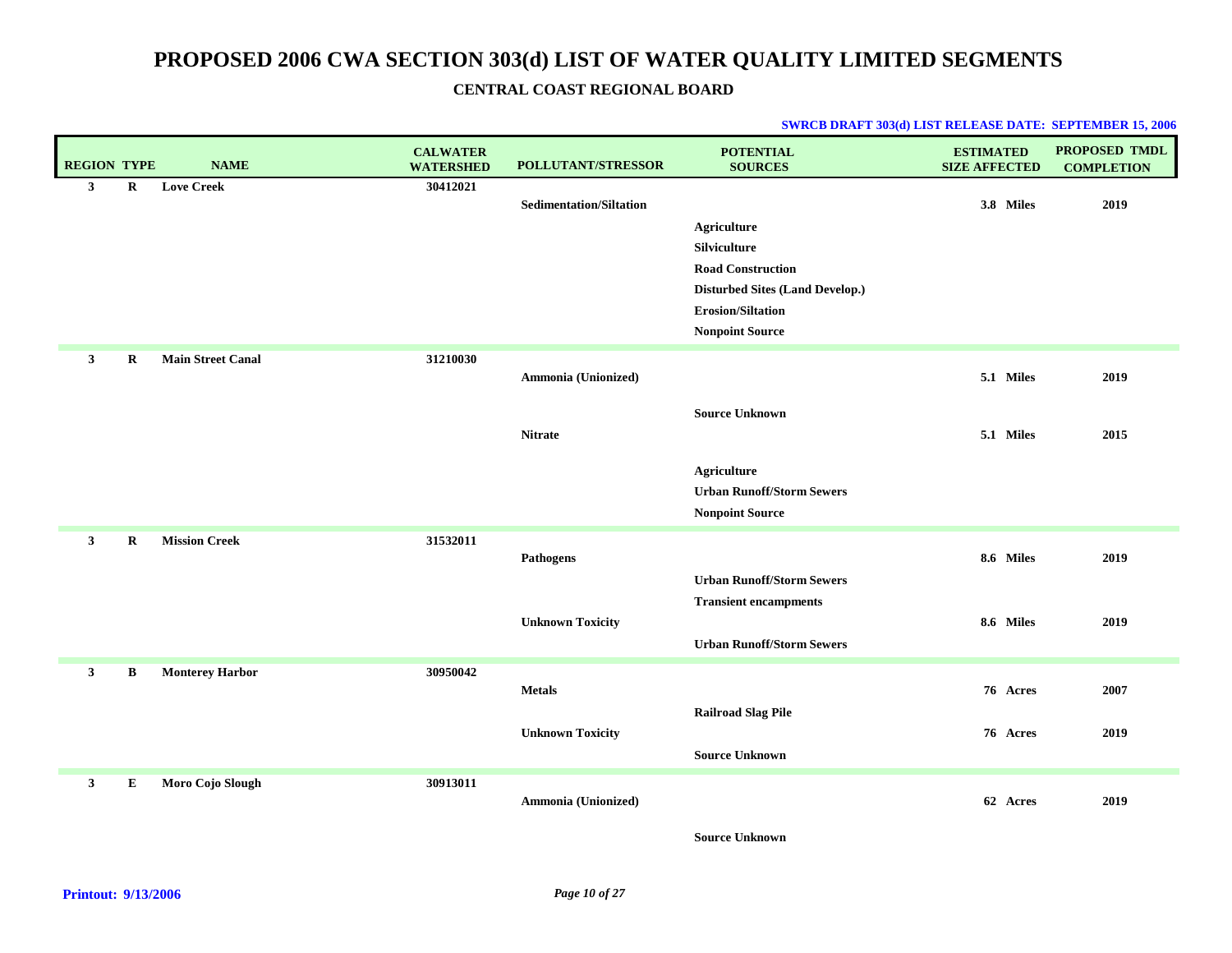|  | <b>SWRCB DRAFT 303(d) LIST RELEASE DATE: SEPTEMBER 15, 2006</b> |  |
|--|-----------------------------------------------------------------|--|
|--|-----------------------------------------------------------------|--|

| <b>REGION TYPE</b> | <b>NAME</b>                | <b>CALWATER</b><br><b>WATERSHED</b> | <b>POLLUTANT/STRESSOR</b>      | <b>POTENTIAL</b><br><b>SOURCES</b>                                                                                                                   | <b>ESTIMATED</b><br><b>SIZE AFFECTED</b> | PROPOSED TMDL<br><b>COMPLETION</b> |
|--------------------|----------------------------|-------------------------------------|--------------------------------|------------------------------------------------------------------------------------------------------------------------------------------------------|------------------------------------------|------------------------------------|
|                    |                            |                                     | <b>Low Dissolved Oxygen</b>    |                                                                                                                                                      | 62 Acres                                 | 2019                               |
|                    |                            |                                     | <b>Pesticides</b>              | <b>Source Unknown</b>                                                                                                                                | 62 Acres                                 | 2006                               |
|                    |                            |                                     |                                | Agriculture<br><b>Irrigated Crop Production</b><br>Agriculture-storm runoff<br><b>Agricultural Return Flows</b><br><b>Nonpoint Source</b>            |                                          |                                    |
|                    |                            |                                     | <b>Sedimentation/Siltation</b> | <b>Agriculture</b><br><b>Irrigated Crop Production</b><br>Agriculture-storm runoff<br><b>Construction/Land Development</b><br><b>Nonpoint Source</b> | 62 Acres                                 | 2019                               |
| $\mathbf{3}$<br>В  | <b>Morro Bay</b>           | 31022012                            | Oxygen, Dissolved              |                                                                                                                                                      | 1922 Acres                               | 2019                               |
|                    |                            |                                     |                                | <b>Source Unknown</b>                                                                                                                                |                                          |                                    |
| $\mathbf{3}$<br>В  | <b>Moss Landing Harbor</b> | 30600014                            | <b>Pathogens</b>               | <b>Agriculture</b><br><b>Nonpoint Source</b><br><b>Boat Discharges/Vessel Wastes</b>                                                                 | 79 Acres                                 | 2019                               |
|                    |                            |                                     | <b>Pesticides</b>              | <b>Agriculture</b><br><b>Irrigated Crop Production</b><br><b>Specialty Crop Production</b>                                                           | 79 Acres                                 | 2006                               |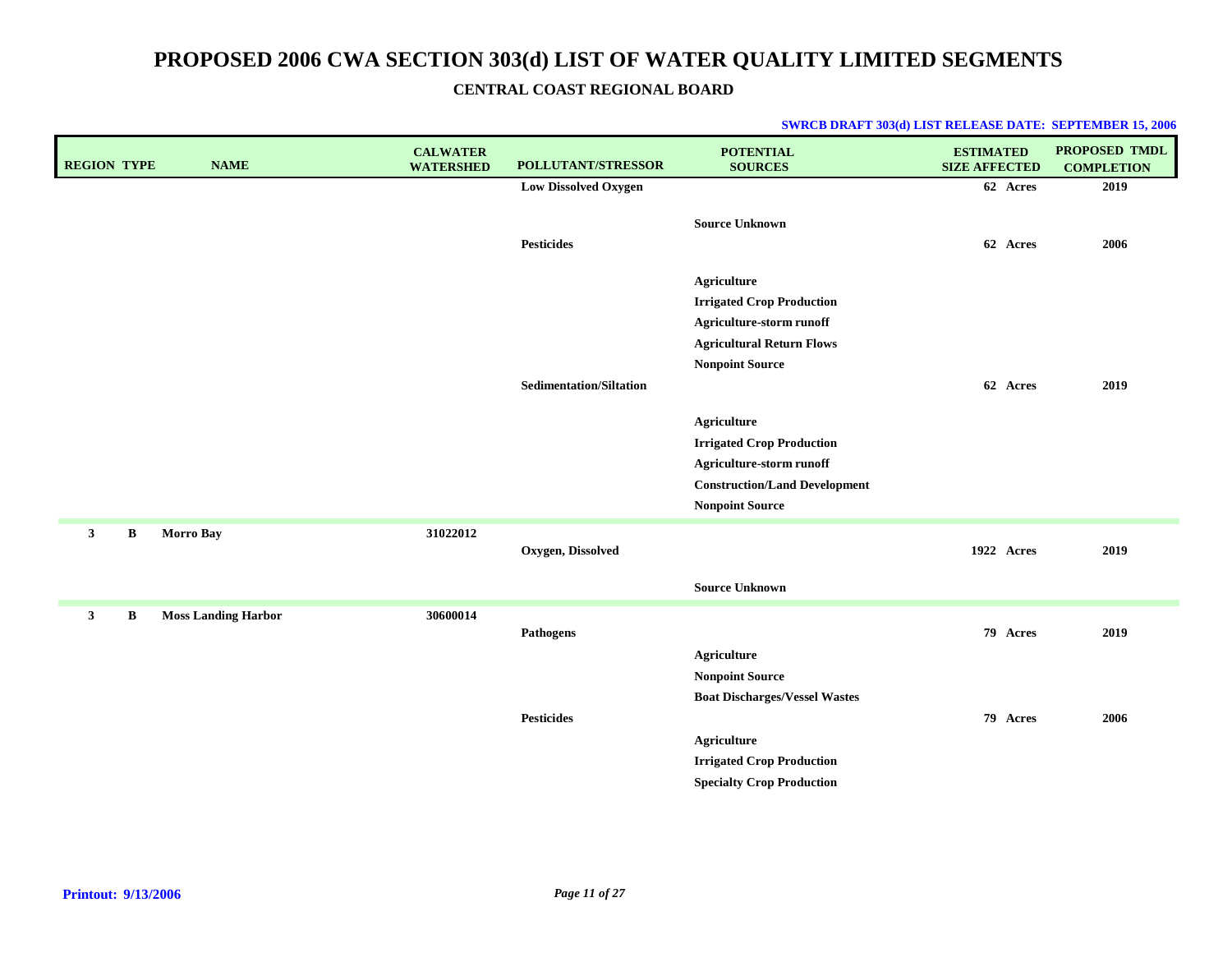| <b>REGION TYPE</b> |             | <b>NAME</b>                   | <b>CALWATER</b><br><b>WATERSHED</b> | POLLUTANT/STRESSOR             | <b>POTENTIAL</b><br><b>SOURCES</b>     | <b>ESTIMATED</b><br><b>SIZE AFFECTED</b> | <b>PROPOSED TMDL</b><br><b>COMPLETION</b> |
|--------------------|-------------|-------------------------------|-------------------------------------|--------------------------------|----------------------------------------|------------------------------------------|-------------------------------------------|
|                    |             |                               |                                     | <b>Sedimentation/Siltation</b> |                                        | 79 Acres                                 | 2019                                      |
|                    |             |                               |                                     |                                | <b>Agriculture</b>                     |                                          |                                           |
|                    |             |                               |                                     |                                | <b>Irrigated Crop Production</b>       |                                          |                                           |
|                    |             |                               |                                     |                                | Agriculture-storm runoff               |                                          |                                           |
|                    |             |                               |                                     |                                | Hydromodification                      |                                          |                                           |
|                    |             |                               |                                     |                                | <b>Dredging</b>                        |                                          |                                           |
|                    |             |                               |                                     |                                | <b>Channel Erosion</b>                 |                                          |                                           |
|                    |             |                               |                                     |                                | <b>Erosion/Siltation</b>               |                                          |                                           |
|                    |             |                               |                                     |                                | <b>Nonpoint Source</b>                 |                                          |                                           |
| $\mathbf{3}$       | R           | <b>Mountain Charlie Gulch</b> | 30412040                            |                                |                                        |                                          |                                           |
|                    |             |                               |                                     | Sedimentation/Siltation        |                                        | 3.9 Miles                                | 2019                                      |
|                    |             |                               |                                     |                                | Silviculture                           |                                          |                                           |
|                    |             |                               |                                     |                                | <b>Road Construction</b>               |                                          |                                           |
|                    |             |                               |                                     |                                | <b>Erosion/Siltation</b>               |                                          |                                           |
|                    |             |                               |                                     |                                | <b>Nonpoint Source</b>                 |                                          |                                           |
| 3 <sup>1</sup>     | L           | <b>Nacimiento Reservoir</b>   | 30982000                            |                                |                                        |                                          |                                           |
|                    |             |                               |                                     | <b>Metals</b>                  |                                        | 5736 Acres                               | 2019                                      |
|                    |             |                               |                                     |                                |                                        |                                          |                                           |
|                    |             |                               |                                     |                                | <b>Surface Mining</b>                  |                                          |                                           |
|                    |             |                               |                                     |                                | <b>Natural Sources</b>                 |                                          |                                           |
| $\mathbf{3}$       | $\mathbf R$ | <b>Natividad Creek</b>        | 30911010                            |                                |                                        |                                          |                                           |
|                    |             |                               |                                     | Nitrate as Nitrate (NO3)       |                                        | 7 Miles                                  | 2019                                      |
|                    |             |                               |                                     |                                | <b>Source Unknown</b>                  |                                          |                                           |
|                    |             |                               |                                     |                                |                                        |                                          |                                           |
| $\mathbf{3}$       | R           | <b>Newell Creek (Upper)</b>   | 30412031                            |                                |                                        |                                          |                                           |
|                    |             |                               |                                     | <b>Sedimentation/Siltation</b> |                                        | 3.5 Miles                                | 2019                                      |
|                    |             |                               |                                     |                                | <b>Agriculture</b>                     |                                          |                                           |
|                    |             |                               |                                     |                                | <b>Silviculture</b>                    |                                          |                                           |
|                    |             |                               |                                     |                                | <b>Road Construction</b>               |                                          |                                           |
|                    |             |                               |                                     |                                | <b>Disturbed Sites (Land Develop.)</b> |                                          |                                           |
|                    |             |                               |                                     |                                | <b>Channel Erosion</b>                 |                                          |                                           |
|                    |             |                               |                                     |                                | <b>Erosion/Siltation</b>               |                                          |                                           |
|                    |             |                               |                                     |                                | <b>Nonpoint Source</b>                 |                                          |                                           |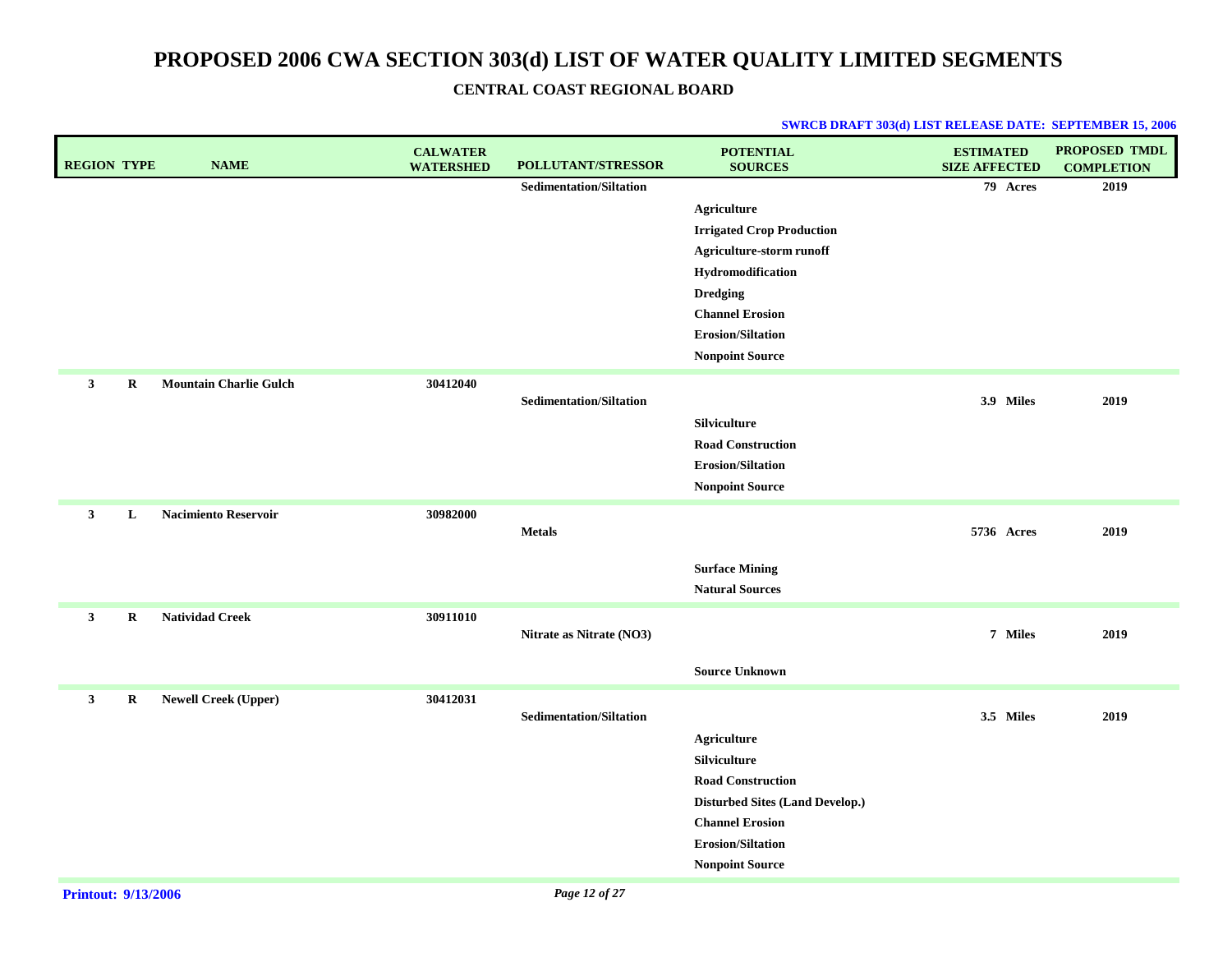| <b>REGION TYPE</b>          | <b>NAME</b>                      | <b>CALWATER</b><br><b>WATERSHED</b> | POLLUTANT/STRESSOR          | <b>POTENTIAL</b><br><b>SOURCES</b>                                                                                                                                            | <b>ESTIMATED</b><br><b>SIZE AFFECTED</b> | PROPOSED TMDL<br><b>COMPLETION</b> |
|-----------------------------|----------------------------------|-------------------------------------|-----------------------------|-------------------------------------------------------------------------------------------------------------------------------------------------------------------------------|------------------------------------------|------------------------------------|
| $\mathbf{3}$<br>$\bf R$     | <b>Nipomo Creek</b>              | 31210011                            | <b>Fecal Coliform</b>       | <b>Agriculture</b><br><b>Urban Runoff/Storm Sewers</b><br><b>Natural Sources</b>                                                                                              | 9.3 Miles                                | 2008                               |
| $\mathbf{3}$<br>Е           | <b>Old Salinas River Estuary</b> | 30911010                            | Ammonia (Unionized)         |                                                                                                                                                                               | 74 Acres                                 | 2019                               |
|                             |                                  |                                     | <b>Fecal Coliform</b>       | <b>Source Unknown</b>                                                                                                                                                         | 74 Acres                                 | 2007                               |
|                             |                                  |                                     | <b>Low Dissolved Oxygen</b> | <b>Source Unknown</b>                                                                                                                                                         | 74 Acres                                 | 2019                               |
|                             |                                  |                                     | <b>Nutrients</b>            | <b>Source Unknown</b>                                                                                                                                                         | 74 Acres                                 | 2006                               |
|                             |                                  |                                     |                             | Agriculture<br><b>Irrigated Crop Production</b><br>Agriculture-irrigation tailwater<br><b>Nonpoint Source</b>                                                                 |                                          |                                    |
|                             |                                  |                                     | <b>Pesticides</b>           |                                                                                                                                                                               | 74 Acres                                 | 2006                               |
|                             |                                  |                                     |                             | Agriculture<br><b>Irrigated Crop Production</b><br>Agriculture-storm runoff<br>Agriculture-irrigation tailwater<br><b>Agricultural Return Flows</b><br><b>Nonpoint Source</b> |                                          |                                    |
| $\mathbf{3}$<br>$\mathbf R$ | <b>Orcutt Creek</b>              | 31210030                            | Ammonia (Unionized)         |                                                                                                                                                                               | 10 Miles                                 | 2019                               |
|                             |                                  |                                     |                             | <b>Source Unknown</b>                                                                                                                                                         |                                          |                                    |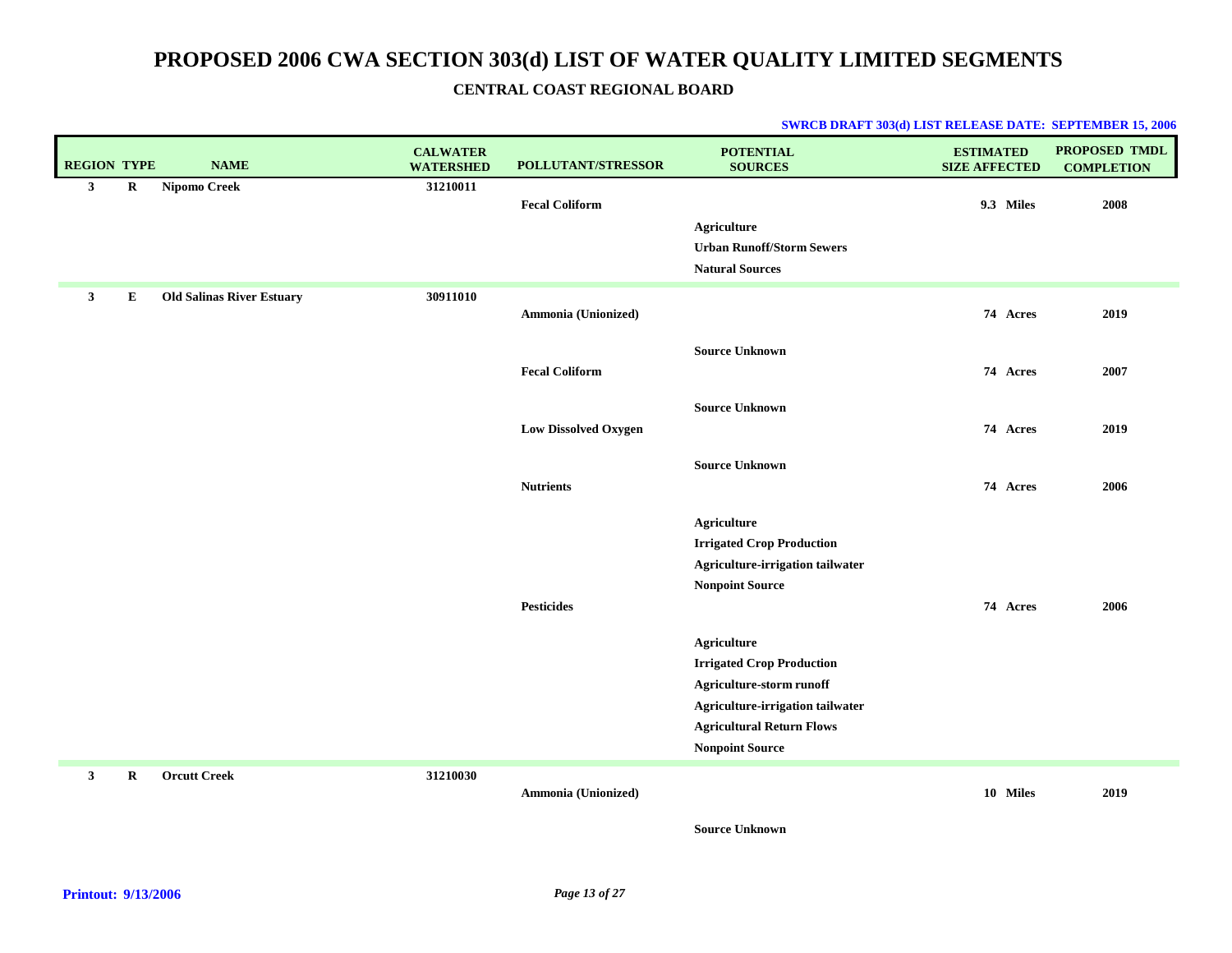| <b>REGION TYPE</b> |          | <b>NAME</b>            | <b>CALWATER</b><br><b>WATERSHED</b> | POLLUTANT/STRESSOR              | <b>POTENTIAL</b><br><b>SOURCES</b>     | <b>ESTIMATED</b><br><b>SIZE AFFECTED</b> | PROPOSED TMDL<br><b>COMPLETION</b> |
|--------------------|----------|------------------------|-------------------------------------|---------------------------------|----------------------------------------|------------------------------------------|------------------------------------|
|                    |          |                        |                                     | <b>Boron</b>                    |                                        | 10 Miles                                 | 2019                               |
|                    |          |                        |                                     | This listing was made by USEPA. |                                        |                                          |                                    |
|                    |          |                        |                                     |                                 | <b>Natural Sources</b>                 |                                          |                                    |
|                    |          |                        |                                     | Chlorpyrifos                    |                                        | 10 Miles                                 | 2019                               |
|                    |          |                        |                                     |                                 | <b>Source Unknown</b>                  |                                          |                                    |
|                    |          |                        |                                     | <b>DDT</b>                      |                                        | 10 Miles                                 | 2019                               |
|                    |          |                        |                                     |                                 |                                        |                                          |                                    |
|                    |          |                        |                                     |                                 | <b>Source Unknown</b>                  |                                          |                                    |
|                    |          |                        |                                     | <b>Dieldrin</b>                 |                                        | 10 Miles                                 | 2019                               |
|                    |          |                        |                                     |                                 |                                        |                                          |                                    |
|                    |          |                        |                                     | <b>Fecal Coliform</b>           | <b>Source Unknown</b>                  | 10 Miles                                 |                                    |
|                    |          |                        |                                     |                                 |                                        |                                          | 2008                               |
|                    |          |                        |                                     |                                 | <b>Agriculture</b>                     |                                          |                                    |
|                    |          |                        |                                     |                                 | Pasture Grazing-Riparian and/or Upland |                                          |                                    |
|                    |          |                        |                                     |                                 | <b>Natural Sources</b>                 |                                          |                                    |
|                    |          |                        |                                     |                                 | <b>Nonpoint Source</b>                 |                                          |                                    |
|                    |          |                        |                                     | <b>Nitrate</b>                  |                                        | 10 Miles                                 | 2015                               |
|                    |          |                        |                                     |                                 |                                        |                                          |                                    |
|                    |          |                        |                                     |                                 | <b>Source Unknown</b>                  |                                          |                                    |
| 3 <sup>1</sup>     | $\bf{R}$ | <b>Oso Flaco Creek</b> | 31210030                            |                                 |                                        |                                          |                                    |
|                    |          |                        |                                     | Ammonia (Unionized)             |                                        | 6.3 Miles                                | 2019                               |
|                    |          |                        |                                     |                                 | <b>Source Unknown</b>                  |                                          |                                    |
|                    |          |                        |                                     | <b>Fecal Coliform</b>           |                                        | 6.3 Miles                                | 2008                               |
|                    |          |                        |                                     |                                 |                                        |                                          |                                    |
|                    |          |                        |                                     |                                 | <b>Source Unknown</b>                  |                                          |                                    |
|                    |          |                        |                                     | <b>Nitrate</b>                  |                                        | 6.3 Miles                                | 2015                               |
|                    |          |                        |                                     |                                 |                                        |                                          |                                    |
|                    |          |                        |                                     |                                 | <b>Source Unknown</b>                  |                                          |                                    |
| $\mathbf{3}$       | L        | Oso Flaco Lake         | 31210030                            |                                 |                                        |                                          |                                    |
|                    |          |                        |                                     | <b>Dieldrin</b>                 |                                        | 56 Acres                                 | 2019                               |
|                    |          |                        |                                     |                                 | <b>Source Unknown</b>                  |                                          |                                    |
|                    |          |                        |                                     |                                 |                                        |                                          |                                    |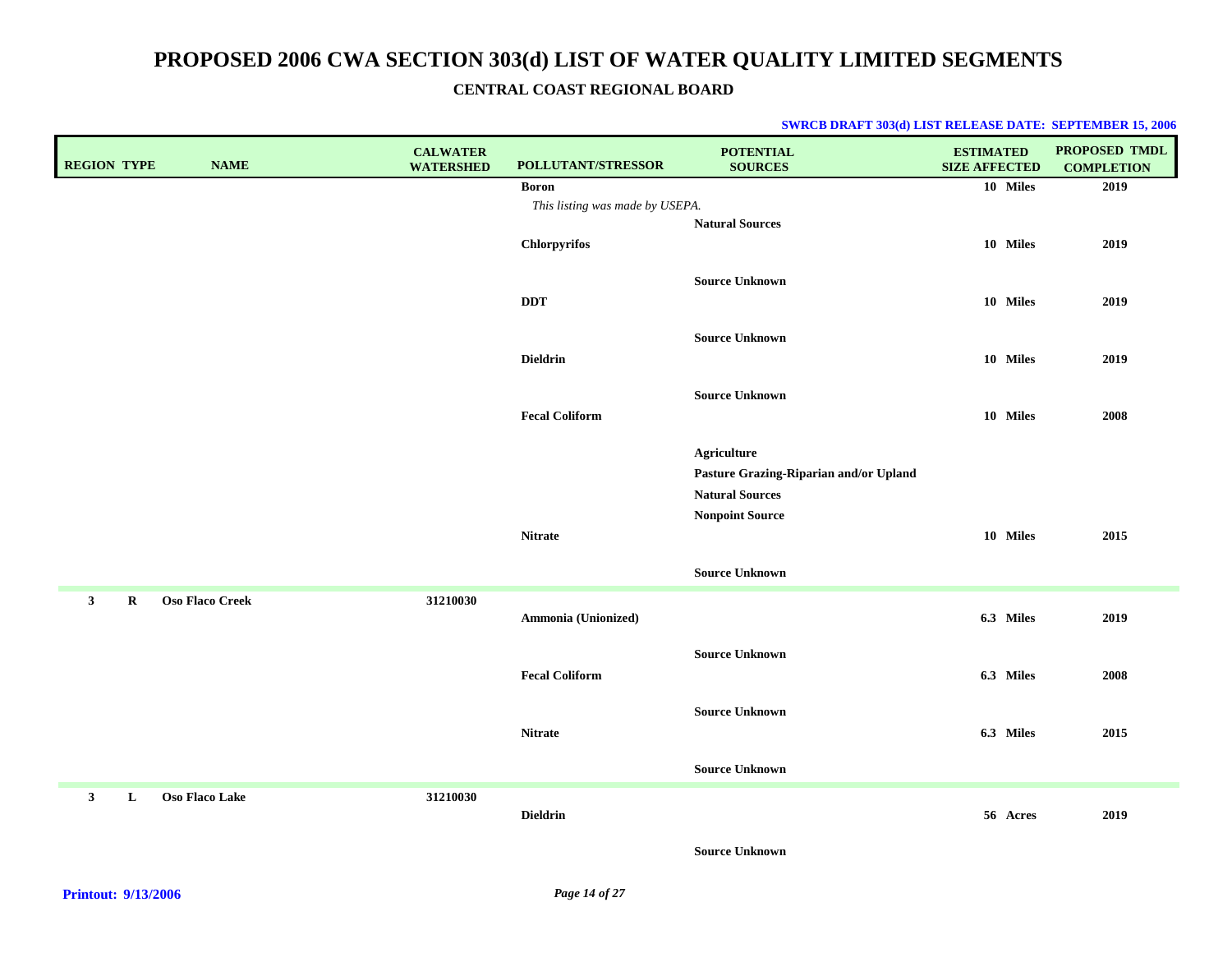### **CENTRAL COAST REGIONAL BOARD**

| <b>REGION TYPE</b> |              | <b>NAME</b>                                                                                    | <b>CALWATER</b><br><b>WATERSHED</b> | <b>POLLUTANT/STRESSOR</b> | <b>POTENTIAL</b><br><b>SOURCES</b>              | <b>ESTIMATED</b><br><b>SIZE AFFECTED</b> | PROPOSED TMDL<br><b>COMPLETION</b> |
|--------------------|--------------|------------------------------------------------------------------------------------------------|-------------------------------------|---------------------------|-------------------------------------------------|------------------------------------------|------------------------------------|
|                    |              |                                                                                                |                                     | <b>Nitrate</b>            |                                                 | 56 Acres                                 | 2015                               |
|                    |              |                                                                                                |                                     |                           | Agriculture<br><b>Nonpoint Source</b>           |                                          |                                    |
| $\mathbf{3}$       | $\mathbf{C}$ | Pacific Ocean at Arroyo Burro Beach<br>(Santa Barbara County)                                  | 31532010                            | <b>Total Coliform</b>     | <b>Source Unknown</b>                           | 0.06 Miles                               | 2019                               |
| $\mathbf{3}$       | $\mathbf C$  | Pacific Ocean at Carpinteria State Beach<br>(Carpinteria Creek mouth, Santa Barbara<br>County) | 31534020                            |                           |                                                 |                                          |                                    |
|                    |              |                                                                                                |                                     | <b>Fecal Coliform</b>     | <b>Source Unknown</b>                           | $0.06$ Miles                             | 2019                               |
|                    |              |                                                                                                |                                     | <b>Total Coliform</b>     | <b>Source Unknown</b>                           | $0.06$ Miles                             | 2019                               |
| $\mathbf{3}$       | $\mathbf{C}$ | Pacific Ocean at East Beach (mouth of                                                          | 31532011                            |                           |                                                 |                                          |                                    |
|                    |              | <b>Mission Creek, Santa Barbara County)</b>                                                    |                                     | <b>Fecal Coliform</b>     |                                                 | 0.06 Miles                               | 2019                               |
|                    |              |                                                                                                |                                     |                           | Agriculture<br><b>Urban Runoff/Storm Sewers</b> |                                          |                                    |
|                    |              |                                                                                                |                                     |                           | <b>Natural Sources</b>                          |                                          |                                    |
|                    |              |                                                                                                |                                     |                           | <b>Nonpoint Source</b>                          |                                          |                                    |
|                    |              |                                                                                                |                                     | <b>Total Coliform</b>     | <b>Unknown Nonpoint Source</b>                  | 0.06 Miles                               | 2019                               |
|                    |              |                                                                                                |                                     |                           | Agriculture                                     |                                          |                                    |
|                    |              |                                                                                                |                                     |                           | <b>Urban Runoff/Storm Sewers</b>                |                                          |                                    |
|                    |              |                                                                                                |                                     |                           | <b>Nonpoint Source</b>                          |                                          |                                    |
|                    |              |                                                                                                |                                     |                           | <b>Unknown Nonpoint Source</b>                  |                                          |                                    |
| $\mathbf{3}$       | $\mathbf{C}$ | Pacific Ocean at East Beach (mouth of<br>Sycamore Creek, Santa Barbara County)                 | 31532012                            | <b>Total Coliform</b>     |                                                 | $0.06$ Miles                             | 2019                               |
|                    |              |                                                                                                |                                     |                           | <b>Source Unknown</b>                           |                                          |                                    |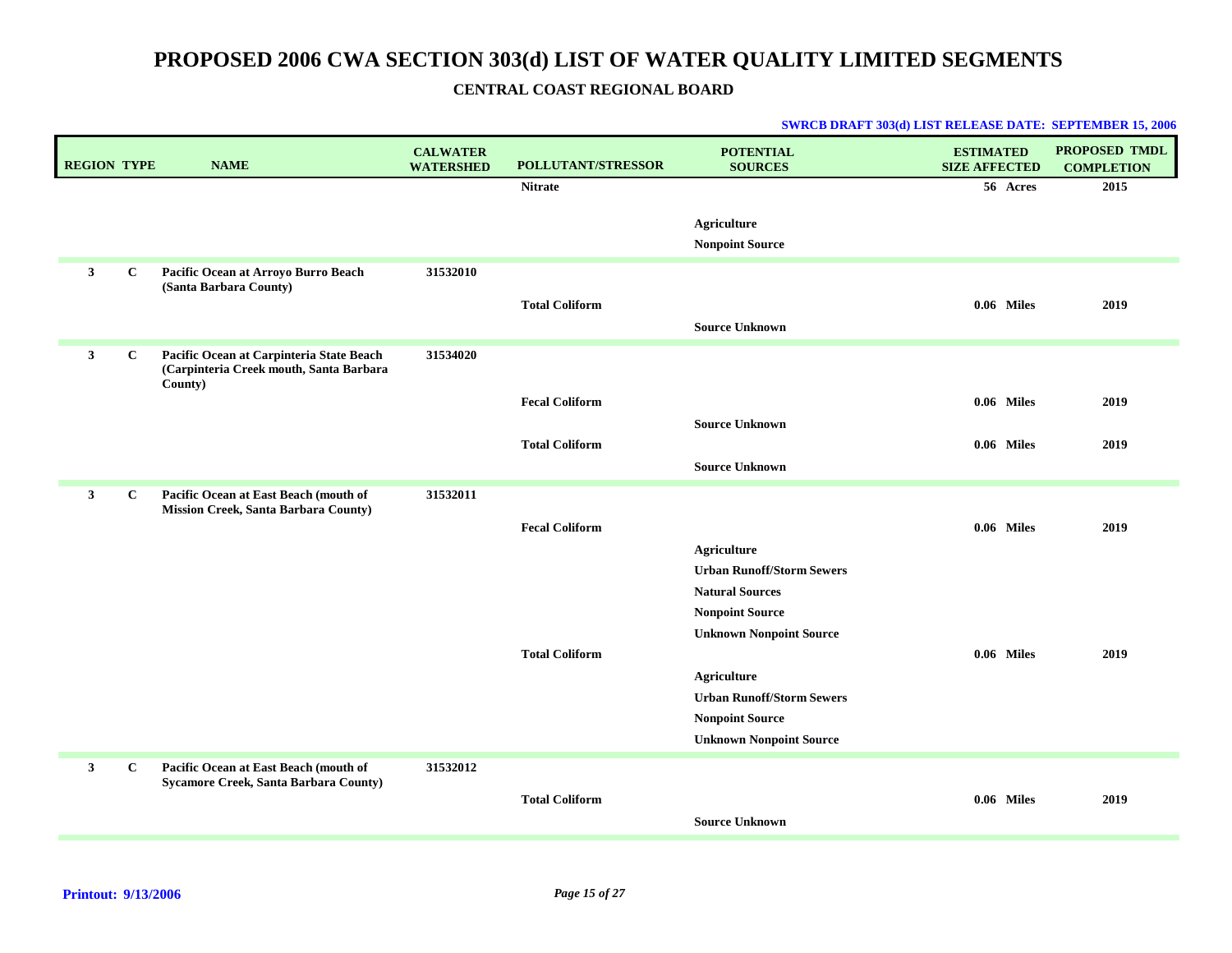### **CENTRAL COAST REGIONAL BOARD**

| <b>REGION TYPE</b> |              | <b>NAME</b>                                                                                             | <b>CALWATER</b><br><b>WATERSHED</b> | <b>POLLUTANT/STRESSOR</b>                      | <b>POTENTIAL</b><br><b>SOURCES</b>                                                                               | <b>ESTIMATED</b><br><b>SIZE AFFECTED</b> | PROPOSED TMDL<br><b>COMPLETION</b> |
|--------------------|--------------|---------------------------------------------------------------------------------------------------------|-------------------------------------|------------------------------------------------|------------------------------------------------------------------------------------------------------------------|------------------------------------------|------------------------------------|
| $\mathbf{3}$       | $\mathbf{C}$ | Pacific Ocean at Gaviota Beach (mouth of<br>Canada de la Gaviota Creek, Santa<br><b>Barbara County)</b> | 31510031                            | <b>Total Coliform</b>                          | <b>Source Unknown</b>                                                                                            | 0.06 Miles                               | 2019                               |
| $\mathbf{3}$       | $\mathbf{C}$ | <b>Pacific Ocean at Hammonds Beach (Santa</b><br><b>Barbara County)</b>                                 | 31533010                            | <b>Fecal Coliform</b>                          | <b>Source Unknown</b>                                                                                            | 0.06 Miles                               | 2019                               |
| $\mathbf{3}$       | $\mathbf{C}$ | Pacific Ocean at Hope Ranch Beach (Santa<br><b>Barbara County)</b>                                      | 31532010                            | <b>Fecal Coliform</b>                          | <b>Source Unknown</b>                                                                                            | 0.06 Miles                               | 2019                               |
| $\mathbf{3}$       | $\mathbf C$  | Pacific Ocean at Jalama Beach (Santa<br><b>Barbara County)</b>                                          | 31510051                            | <b>Fecal Coliform</b><br><b>Total Coliform</b> | <b>Agriculture</b><br>Pasture Grazing-Riparian and/or Upland<br><b>Natural Sources</b><br><b>Nonpoint Source</b> | 0.06 Miles<br>0.06 Miles                 | 2019<br>2019                       |
|                    |              |                                                                                                         |                                     |                                                | Agriculture<br>Pasture Grazing-Riparian and/or Upland<br><b>Natural Sources</b><br><b>Nonpoint Source</b>        |                                          |                                    |
| $\mathbf{3}$       | $\mathbf{C}$ | Pacific Ocean at Ocean Beach (Santa<br><b>Barbara County)</b>                                           | 31410050                            | <b>Fecal Coliform</b>                          | <b>Source Unknown</b>                                                                                            | $0.06$ Miles                             | 2019                               |
|                    |              |                                                                                                         |                                     | <b>Total Coliform</b>                          | <b>Source Unknown</b>                                                                                            | 0.06 Miles                               | 2019                               |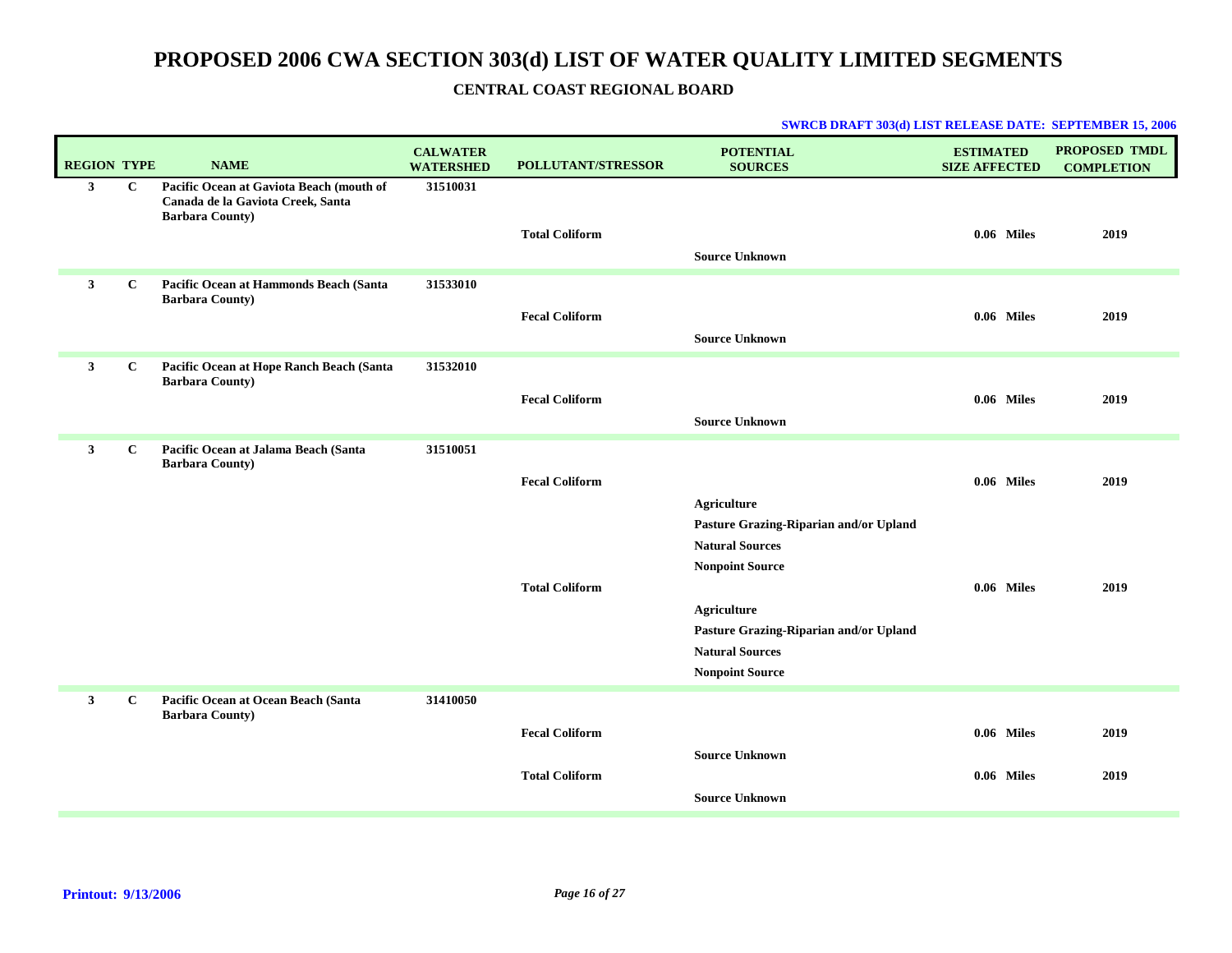### **CENTRAL COAST REGIONAL BOARD**

| <b>REGION TYPE</b> |              | <b>NAME</b>                                                                 | <b>CALWATER</b><br><b>WATERSHED</b> | <b>POLLUTANT/STRESSOR</b> | <b>POTENTIAL</b><br><b>SOURCES</b>                                                                                                  | <b>ESTIMATED</b><br><b>SIZE AFFECTED</b> | PROPOSED TMDL<br><b>COMPLETION</b> |
|--------------------|--------------|-----------------------------------------------------------------------------|-------------------------------------|---------------------------|-------------------------------------------------------------------------------------------------------------------------------------|------------------------------------------|------------------------------------|
| $\mathbf{3}$       | $\mathbf{C}$ | Pacific Ocean at Point Rincon (mouth of<br>Rincon Cr, Santa Barbara County) | 31534012                            | <b>Fecal Coliform</b>     |                                                                                                                                     | 0.06 Miles                               | 2019                               |
|                    |              |                                                                             |                                     | <b>Total Coliform</b>     | <b>Source Unknown</b><br><b>Source Unknown</b>                                                                                      | 0.06 Miles                               | 2019                               |
| $\mathbf{3}$       | $\mathbf C$  | Pacific Ocean at Refugio Beach (Santa<br><b>Barbara County)</b>             | 31510022                            | <b>Total Coliform</b>     |                                                                                                                                     | 0.06 Miles                               | 2019                               |
|                    |              |                                                                             |                                     |                           | <b>Source Unknown</b>                                                                                                               |                                          |                                    |
| $\mathbf{3}$       | R            | Pajaro River                                                                | 30510030                            | <b>Boron</b>              |                                                                                                                                     | 32 Miles                                 | 2019                               |
|                    |              |                                                                             |                                     | <b>Fecal Coliform</b>     | <b>Source Unknown</b><br>Impaired length is above Llagas Creek (approximately 4.5 miles).<br>Pasture Grazing-Riparian and/or Upland | 32 Miles                                 | 2011                               |
|                    |              |                                                                             |                                     |                           | <b>Natural Sources</b><br><b>Nonpoint Source</b>                                                                                    |                                          |                                    |
| $\mathbf{3}$       | $\bf R$      | <b>Prefumo Creek</b>                                                        | 31024012                            | Nitrate as Nitrate (NO3)  |                                                                                                                                     | 7.7 Miles                                | 2019                               |
|                    |              |                                                                             |                                     |                           | <b>Source Unknown</b>                                                                                                               |                                          |                                    |
| $\mathbf{3}$       | $\bf R$      | <b>Quail Creek</b>                                                          | 30919000                            | Nitrate as Nitrate (NO3)  |                                                                                                                                     | 4.2 Miles                                | 2019                               |
|                    |              |                                                                             |                                     |                           | <b>Source Unknown</b>                                                                                                               |                                          |                                    |
| $\mathbf{3}$       | R            | <b>Rincon Creek</b>                                                         | 31534012                            | <b>Boron</b>              |                                                                                                                                     | 10 Miles                                 | 2019                               |
|                    |              |                                                                             |                                     | <b>Toxicity</b>           | <b>Source Unknown</b>                                                                                                               | 10 Miles                                 | 2019                               |
|                    |              |                                                                             |                                     |                           | <b>Source Unknown</b>                                                                                                               |                                          |                                    |
|                    |              |                                                                             |                                     |                           |                                                                                                                                     |                                          |                                    |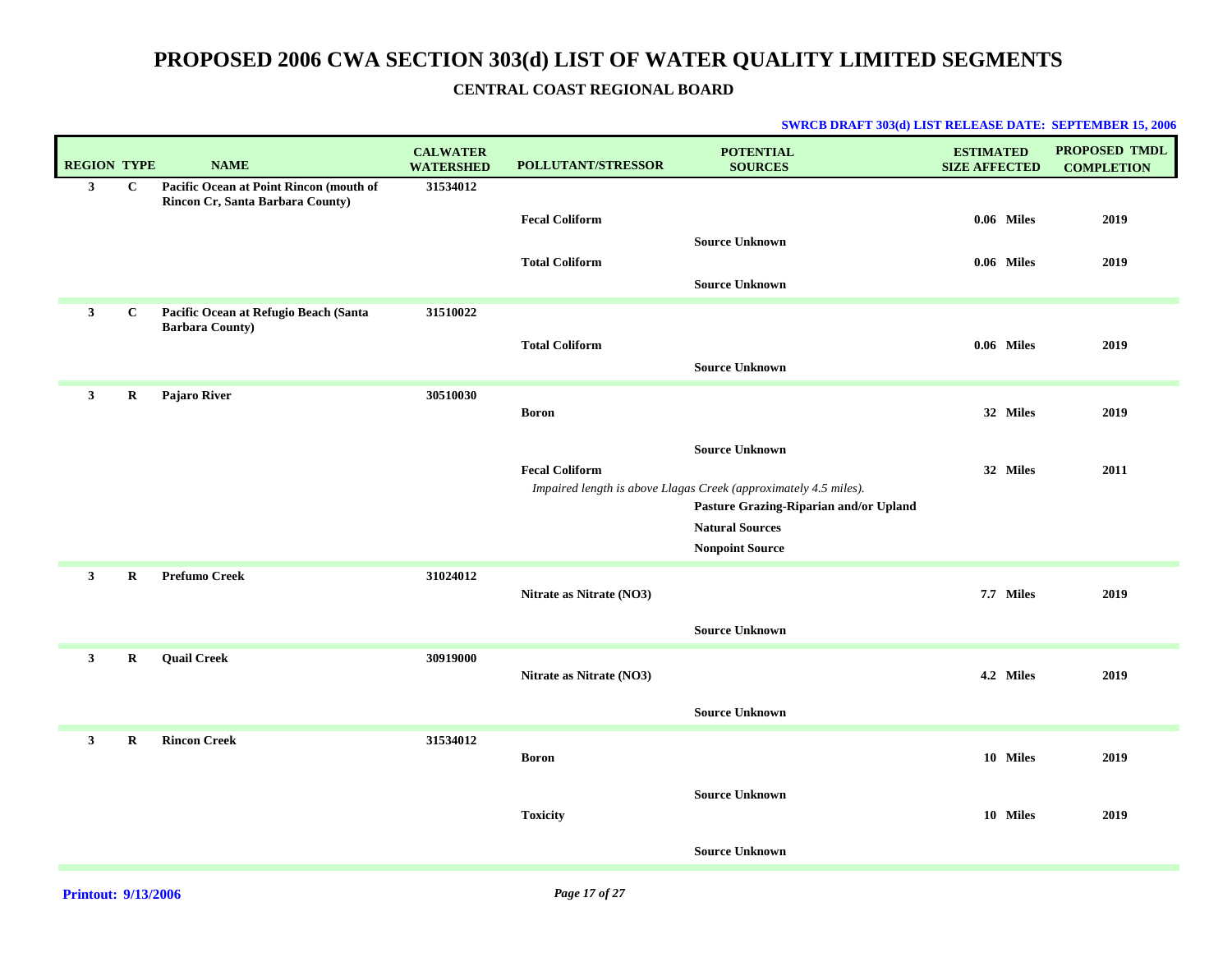|  |  |  | <b>SWRCB DRAFT 303(d) LIST RELEASE DATE: SEPTEMBER 15, 2006</b> |
|--|--|--|-----------------------------------------------------------------|
|--|--|--|-----------------------------------------------------------------|

| <b>REGION TYPE</b> |         | <b>NAME</b>                      | <b>CALWATER</b><br><b>WATERSHED</b> | POLLUTANT/STRESSOR          | <b>POTENTIAL</b><br><b>SOURCES</b>     | <b>ESTIMATED</b><br><b>SIZE AFFECTED</b> | PROPOSED TMDL<br><b>COMPLETION</b> |
|--------------------|---------|----------------------------------|-------------------------------------|-----------------------------|----------------------------------------|------------------------------------------|------------------------------------|
| 3 <sup>1</sup>     | $\bf R$ | <b>Salinas Reclamation Canal</b> | 30911010                            | Ammonia (Unionized)         |                                        | 14 Miles                                 | 2019                               |
|                    |         |                                  |                                     |                             | <b>Source Unknown</b>                  |                                          |                                    |
|                    |         |                                  |                                     | <b>Fecal Coliform</b>       |                                        | 14 Miles                                 | 2007                               |
|                    |         |                                  |                                     |                             | <b>Agriculture</b>                     |                                          |                                    |
|                    |         |                                  |                                     |                             | Pasture Grazing-Riparian and/or Upland |                                          |                                    |
|                    |         |                                  |                                     |                             | <b>Urban Runoff/Storm Sewers</b>       |                                          |                                    |
|                    |         |                                  |                                     |                             | <b>Natural Sources</b>                 |                                          |                                    |
|                    |         |                                  |                                     | <b>Low Dissolved Oxygen</b> |                                        | 14 Miles                                 | 2019                               |
|                    |         |                                  |                                     |                             | <b>Source Unknown</b>                  |                                          |                                    |
|                    |         |                                  |                                     | <b>Pesticides</b>           |                                        | 14 Miles                                 | 2006                               |
|                    |         |                                  |                                     |                             | <b>Minor Industrial Point Source</b>   |                                          |                                    |
|                    |         |                                  |                                     |                             | <b>Agriculture</b>                     |                                          |                                    |
|                    |         |                                  |                                     |                             | <b>Irrigated Crop Production</b>       |                                          |                                    |
|                    |         |                                  |                                     |                             | Agriculture-storm runoff               |                                          |                                    |
|                    |         |                                  |                                     |                             | Agriculture-irrigation tailwater       |                                          |                                    |
|                    |         |                                  |                                     |                             | <b>Agricultural Return Flows</b>       |                                          |                                    |
|                    |         |                                  |                                     |                             | <b>Nonpoint Source</b>                 |                                          |                                    |
|                    |         |                                  |                                     | <b>Priority Organics</b>    |                                        | 14 Miles                                 | 2006                               |
|                    |         |                                  |                                     |                             | <b>Minor Industrial Point Source</b>   |                                          |                                    |
|                    |         |                                  |                                     |                             | <b>Agriculture</b>                     |                                          |                                    |
|                    |         |                                  |                                     |                             | <b>Irrigated Crop Production</b>       |                                          |                                    |
|                    |         |                                  |                                     |                             | Agriculture-storm runoff               |                                          |                                    |
|                    |         |                                  |                                     |                             | Agriculture-irrigation tailwater       |                                          |                                    |
|                    |         |                                  |                                     |                             | <b>Agricultural Return Flows</b>       |                                          |                                    |
|                    |         |                                  |                                     |                             | <b>Urban Runoff/Storm Sewers</b>       |                                          |                                    |
|                    |         |                                  |                                     |                             | <b>Source Unknown</b>                  |                                          |                                    |
|                    |         |                                  |                                     |                             | <b>Nonpoint Source</b>                 |                                          |                                    |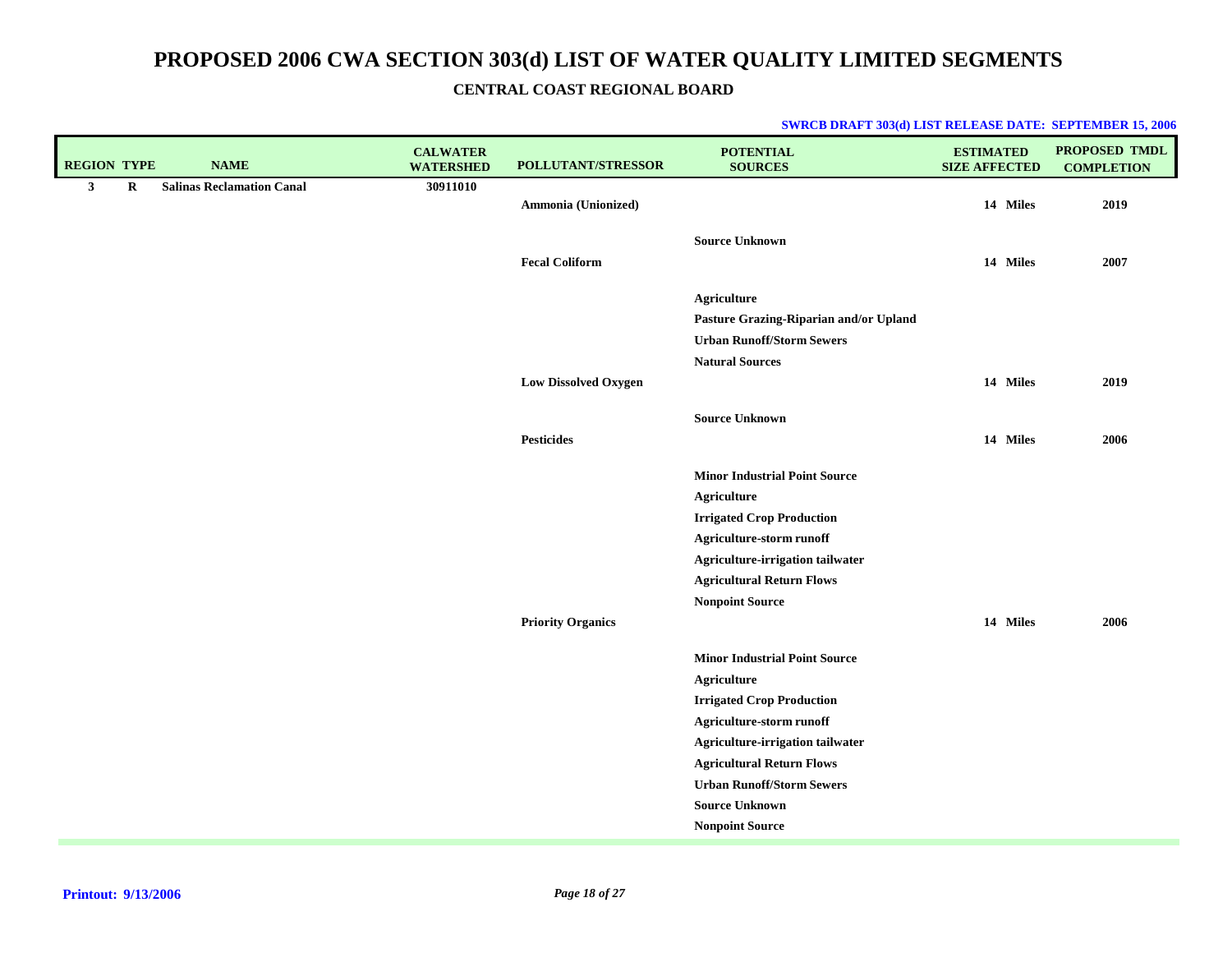### **CENTRAL COAST REGIONAL BOARD**

| <b>REGION TYPE</b> |   | <b>NAME</b>                                                                                   | <b>CALWATER</b><br><b>WATERSHED</b> | POLLUTANT/STRESSOR       | <b>POTENTIAL</b><br><b>SOURCES</b>                           | <b>ESTIMATED</b><br><b>SIZE AFFECTED</b> | PROPOSED TMDL<br><b>COMPLETION</b> |
|--------------------|---|-----------------------------------------------------------------------------------------------|-------------------------------------|--------------------------|--------------------------------------------------------------|------------------------------------------|------------------------------------|
| 3 <sup>1</sup>     | R | Salinas River (lower, estuary to near<br>Gonzales Rd crossing, watersheds 30910<br>and 30920) | 30917000                            |                          |                                                              |                                          |                                    |
|                    |   |                                                                                               |                                     | <b>Fecal Coliform</b>    |                                                              | 31 Miles                                 | 2007                               |
|                    |   |                                                                                               |                                     |                          | <b>Source Unknown</b>                                        |                                          |                                    |
|                    |   |                                                                                               |                                     | Nitrate as Nitrate (NO3) |                                                              | 31 Miles                                 | 2019                               |
|                    |   |                                                                                               |                                     | <b>Nutrients</b>         | <b>Source Unknown</b>                                        | 31 Miles                                 | 2006                               |
|                    |   |                                                                                               |                                     |                          | <b>Agriculture</b>                                           |                                          |                                    |
|                    |   |                                                                                               |                                     | <b>Pesticides</b>        |                                                              | 31 Miles                                 | 2006                               |
|                    |   |                                                                                               |                                     |                          | <b>Agriculture</b>                                           |                                          |                                    |
|                    |   |                                                                                               |                                     |                          | <b>Irrigated Crop Production</b>                             |                                          |                                    |
|                    |   |                                                                                               |                                     |                          | Agriculture-storm runoff<br>Agriculture-irrigation tailwater |                                          |                                    |
|                    |   |                                                                                               |                                     |                          | <b>Agricultural Return Flows</b>                             |                                          |                                    |
|                    |   |                                                                                               |                                     |                          | <b>Nonpoint Source</b>                                       |                                          |                                    |
|                    |   |                                                                                               |                                     | Salinity/TDS/Chlorides   |                                                              | 31 Miles                                 | 2019                               |
|                    |   |                                                                                               |                                     |                          | <b>Agriculture</b>                                           |                                          |                                    |
|                    |   |                                                                                               |                                     |                          | <b>Natural Sources</b>                                       |                                          |                                    |
|                    |   |                                                                                               |                                     |                          | <b>Nonpoint Source</b>                                       |                                          |                                    |
|                    |   |                                                                                               |                                     | <b>Toxaphene</b>         |                                                              | 31 Miles                                 | 2019                               |
|                    |   |                                                                                               |                                     |                          | <b>Source Unknown</b>                                        |                                          |                                    |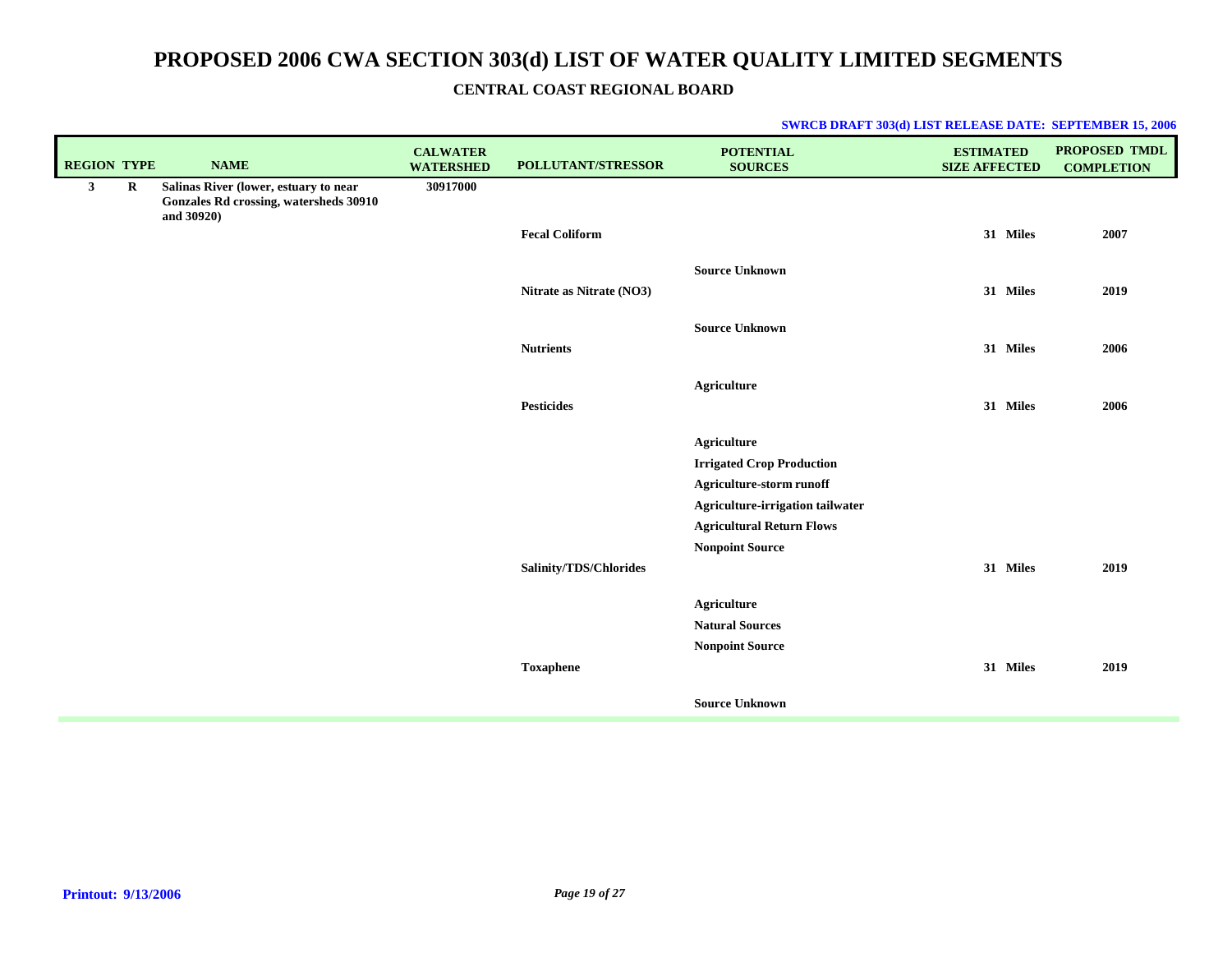### **CENTRAL COAST REGIONAL BOARD**

| <b>REGION TYPE</b> |             | <b>NAME</b>                                                                                         | <b>CALWATER</b><br><b>WATERSHED</b> | POLLUTANT/STRESSOR     | <b>POTENTIAL</b><br><b>SOURCES</b>                                                     | <b>ESTIMATED</b><br><b>SIZE AFFECTED</b> | <b>PROPOSED TMDL</b><br><b>COMPLETION</b> |
|--------------------|-------------|-----------------------------------------------------------------------------------------------------|-------------------------------------|------------------------|----------------------------------------------------------------------------------------|------------------------------------------|-------------------------------------------|
| $\mathbf{3}$       | $\mathbf R$ | Salinas River (middle, near Gonzales Rd<br>crossing to confluence with Nacimiento<br><b>River</b> ) | 30917000                            |                        |                                                                                        |                                          |                                           |
|                    |             |                                                                                                     |                                     | <b>Pesticides</b>      |                                                                                        | 72 Miles                                 | 2006                                      |
|                    |             |                                                                                                     |                                     |                        | Area affected is the lower 20 miles of the middle Salinas River.                       |                                          |                                           |
|                    |             |                                                                                                     |                                     |                        | <b>Agriculture</b>                                                                     |                                          |                                           |
|                    |             |                                                                                                     |                                     |                        | <b>Irrigated Crop Production</b>                                                       |                                          |                                           |
|                    |             |                                                                                                     |                                     |                        | Agriculture-storm runoff                                                               |                                          |                                           |
|                    |             |                                                                                                     |                                     |                        | Agriculture-irrigation tailwater                                                       |                                          |                                           |
|                    |             |                                                                                                     |                                     |                        | <b>Agricultural Return Flows</b>                                                       |                                          |                                           |
|                    |             |                                                                                                     |                                     |                        | <b>Nonpoint Source</b>                                                                 |                                          |                                           |
|                    |             |                                                                                                     |                                     | Salinity/TDS/Chlorides |                                                                                        | 72 Miles                                 | 2019                                      |
|                    |             |                                                                                                     |                                     |                        | Area affected is the lower 20 miles of the middle Salinas River.<br><b>Agriculture</b> |                                          |                                           |
|                    |             |                                                                                                     |                                     |                        | <b>Natural Sources</b>                                                                 |                                          |                                           |
|                    |             |                                                                                                     |                                     |                        | <b>Nonpoint Source</b>                                                                 |                                          |                                           |
|                    |             |                                                                                                     |                                     |                        |                                                                                        |                                          |                                           |
| 3                  | R           | Salinas River (upper, confluence of<br>Nacimiento River to Santa Margarita<br>Reservoir)            | 30981112                            |                        |                                                                                        |                                          |                                           |
|                    |             |                                                                                                     |                                     | <b>Chloride</b>        |                                                                                        | 49 Miles                                 | 2019                                      |
|                    |             |                                                                                                     |                                     |                        | <b>Agriculture</b>                                                                     |                                          |                                           |
|                    |             |                                                                                                     |                                     |                        | Pasture Grazing-Riparian and/or Upland                                                 |                                          |                                           |
|                    |             |                                                                                                     |                                     |                        | <b>Urban Runoff/Storm Sewers</b>                                                       |                                          |                                           |
|                    |             |                                                                                                     |                                     | Sodium                 |                                                                                        | 49 Miles                                 | 2019                                      |
|                    |             |                                                                                                     |                                     |                        | <b>Agriculture</b>                                                                     |                                          |                                           |
|                    |             |                                                                                                     |                                     |                        | Pasture Grazing-Riparian and/or Upland                                                 |                                          |                                           |
|                    |             |                                                                                                     |                                     |                        | <b>Urban Runoff/Storm Sewers</b>                                                       |                                          |                                           |
| $\mathbf{3}$       | E           | <b>Salinas River Lagoon (North)</b>                                                                 | 30911010                            |                        |                                                                                        |                                          |                                           |
|                    |             |                                                                                                     |                                     | <b>Nutrients</b>       |                                                                                        | 197 Acres                                | 2006                                      |
|                    |             |                                                                                                     |                                     |                        | <b>Nonpoint Source</b>                                                                 |                                          |                                           |
|                    |             |                                                                                                     |                                     | Pesticides             |                                                                                        | 197 Acres                                | 2006                                      |
|                    |             |                                                                                                     |                                     |                        | <b>Agriculture</b>                                                                     |                                          |                                           |
|                    |             |                                                                                                     |                                     |                        |                                                                                        |                                          |                                           |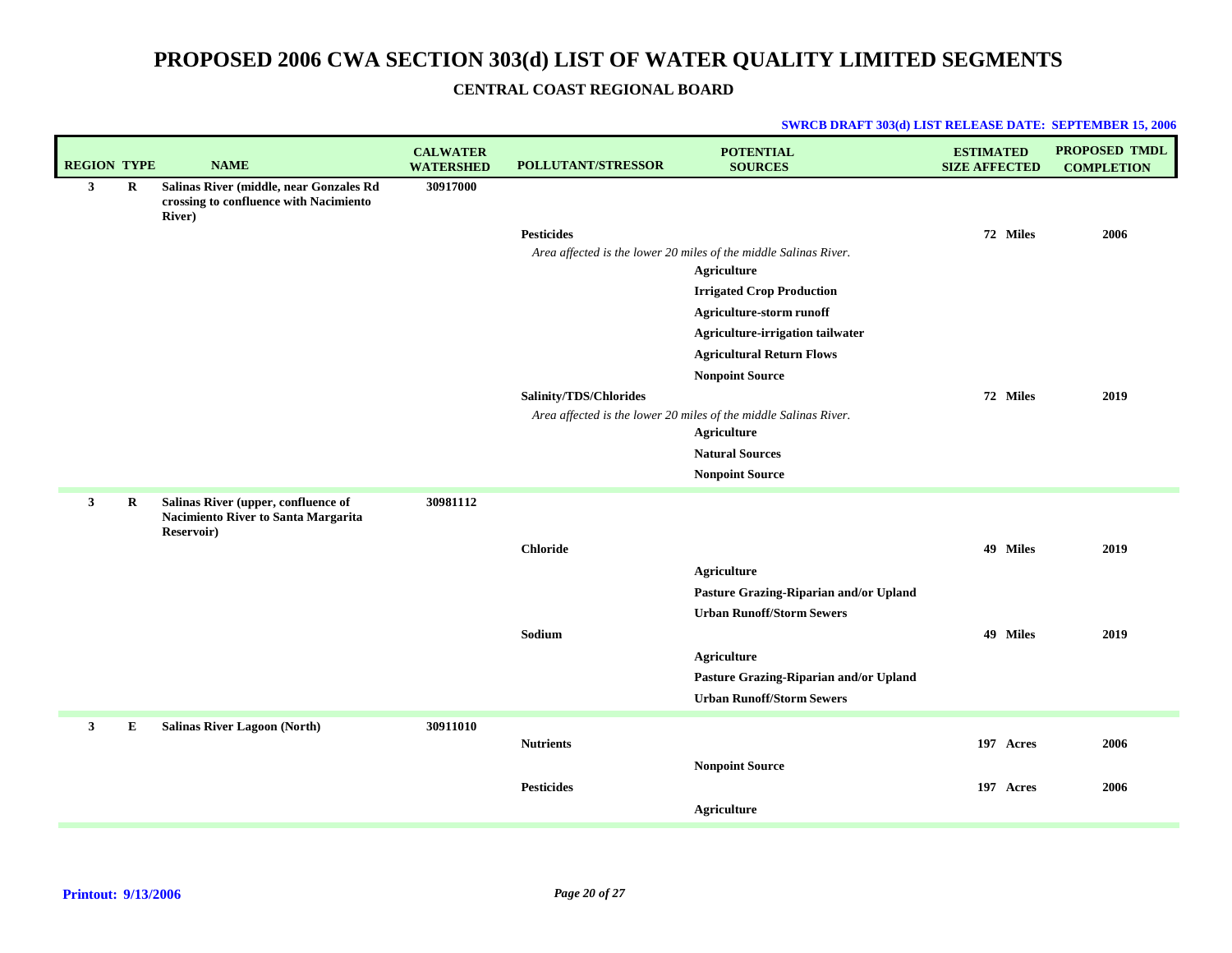### **CENTRAL COAST REGIONAL BOARD**

| <b>REGION TYPE</b> | <b>NAME</b>                                | <b>CALWATER</b><br><b>WATERSHED</b>                                                                   | POLLUTANT/STRESSOR    | <b>POTENTIAL</b><br><b>SOURCES</b>                                                                                         | <b>ESTIMATED</b><br><b>SIZE AFFECTED</b>                 | <b>PROPOSED TMDL</b><br><b>COMPLETION</b> |
|--------------------|--------------------------------------------|-------------------------------------------------------------------------------------------------------|-----------------------|----------------------------------------------------------------------------------------------------------------------------|----------------------------------------------------------|-------------------------------------------|
| $\mathbf R$        | Watershed, Rancho del las Flores Bridge at | 31300050                                                                                              |                       |                                                                                                                            |                                                          | 2019                                      |
|                    |                                            |                                                                                                       |                       |                                                                                                                            |                                                          |                                           |
|                    |                                            |                                                                                                       | <b>Boron</b>          |                                                                                                                            | 14 Miles                                                 | 2019                                      |
|                    |                                            |                                                                                                       | Nitrogen, Nitrite     | <b>Natural Sources</b>                                                                                                     | 14 Miles                                                 | 2019                                      |
|                    |                                            |                                                                                                       |                       | <b>Source Unknown</b>                                                                                                      |                                                          |                                           |
| $\mathbf R$        | <b>San Benito River</b>                    | 30530020                                                                                              | <b>Fecal Coliform</b> |                                                                                                                            | 86 Miles                                                 | 2011                                      |
|                    |                                            |                                                                                                       |                       | <b>Source Unknown</b>                                                                                                      |                                                          |                                           |
| $\bf R$            |                                            | 31100050                                                                                              | <b>Toxaphene</b>      |                                                                                                                            | 4.6 Miles                                                | 2019                                      |
|                    |                                            |                                                                                                       |                       | <b>Source Unknown</b>                                                                                                      |                                                          |                                           |
| $\bf R$            | <b>San Lorenzo Creek</b>                   | 30970023                                                                                              | <b>Boron</b>          |                                                                                                                            | 49 Miles                                                 | 2019                                      |
|                    |                                            |                                                                                                       | <b>Fecal Coliform</b> | <b>Source Unknown</b>                                                                                                      | 49 Miles                                                 | 2004                                      |
|                    |                                            |                                                                                                       |                       | <b>Agriculture</b><br>Pasture Grazing-Riparian and/or Upland<br><b>Urban Runoff/Storm Sewers</b><br><b>Natural Sources</b> |                                                          |                                           |
| $\mathbf R$        | <b>San Lorenzo River</b>                   | 30412022                                                                                              | Pathogens             |                                                                                                                            | 27 Miles                                                 | 2007                                      |
|                    |                                            |                                                                                                       |                       | <b>Urban Runoff/Storm Sewers</b><br><b>Septage Disposal</b>                                                                |                                                          |                                           |
|                    |                                            | San Antonio Creek (San Antonio<br>Hwy 135 to downstream at Railroad Bridge)<br><b>San Diego Creek</b> |                       | Ammonia as Nitrogen                                                                                                        | <b>Source Unknown</b><br>This listing was made by USEPA. | 14 Miles                                  |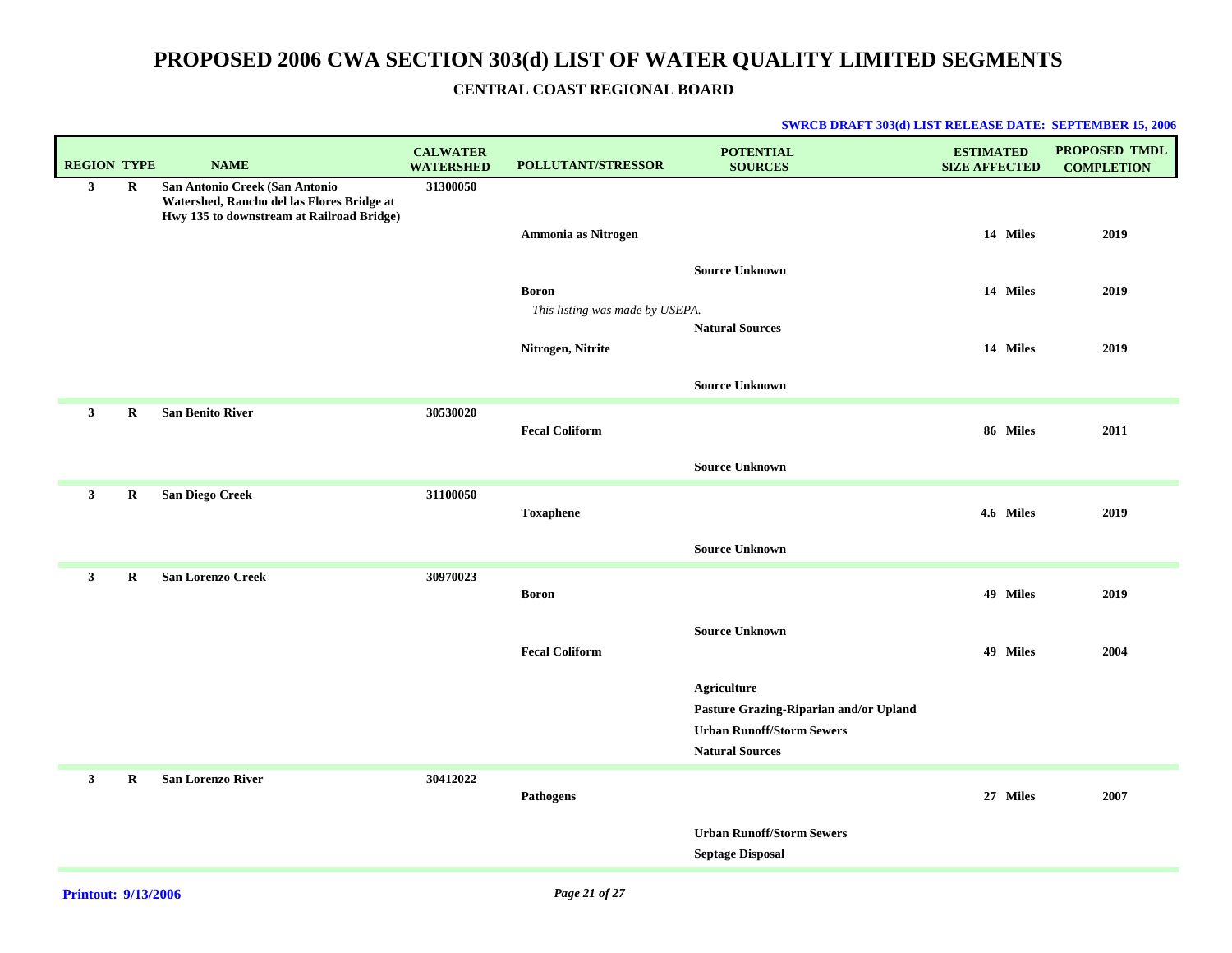| <b>REGION TYPE</b> |             | <b>NAME</b>                                     | <b>CALWATER</b><br><b>WATERSHED</b> | POLLUTANT/STRESSOR       | <b>POTENTIAL</b><br><b>SOURCES</b>                         | <b>ESTIMATED</b><br><b>SIZE AFFECTED</b> | PROPOSED TMDL<br><b>COMPLETION</b> |
|--------------------|-------------|-------------------------------------------------|-------------------------------------|--------------------------|------------------------------------------------------------|------------------------------------------|------------------------------------|
| 3 <sup>1</sup>     | E           | San Lorenzo River Lagoon                        | 30412053                            | <b>Pathogens</b>         | <b>Urban Runoff/Storm Sewers</b><br><b>Natural Sources</b> | 66 Acres                                 | 2007                               |
| $\mathbf{3}$       | R           | San Luis Obispo Creek                           | 31024011                            | Nitrate as Nitrate (NO3) | <b>Source Unknown</b>                                      | 1.6 Miles                                | 2019                               |
| $\mathbf{3}$       | $\bf R$     | San Luis Obispo Creek (Below W Marsh<br>Street) | 31024012                            | Nitrate as Nitrate (NO3) | <b>Source Unknown</b>                                      | 9.6 Miles                                | 2019                               |
| $\mathbf{3}$       | $\mathbf R$ | <b>San Vicente Creek</b>                        | 30411023                            | <b>Turbidity</b>         | <b>Source Unknown</b>                                      | 9.1 Miles                                | 2019                               |
| $\mathbf{3}$       | $\mathbf R$ | <b>Santa Maria River</b>                        | 31210030                            | Ammonia (Unionized)      |                                                            | 51 Miles                                 | 2019                               |
|                    |             |                                                 |                                     | <b>Chlorpyrifos</b>      | <b>Source Unknown</b>                                      | 51 Miles                                 | 2019                               |
|                    |             |                                                 |                                     | <b>DDT</b>               | <b>Source Unknown</b>                                      | 51 Miles                                 | 2019                               |
|                    |             |                                                 |                                     | <b>Dieldrin</b>          | <b>Source Unknown</b>                                      | 51 Miles                                 | 2019                               |
|                    |             |                                                 |                                     | <b>Endrin</b>            | <b>Source Unknown</b>                                      | 51 Miles                                 | 2019                               |
|                    |             |                                                 |                                     |                          | <b>Source Unknown</b>                                      |                                          |                                    |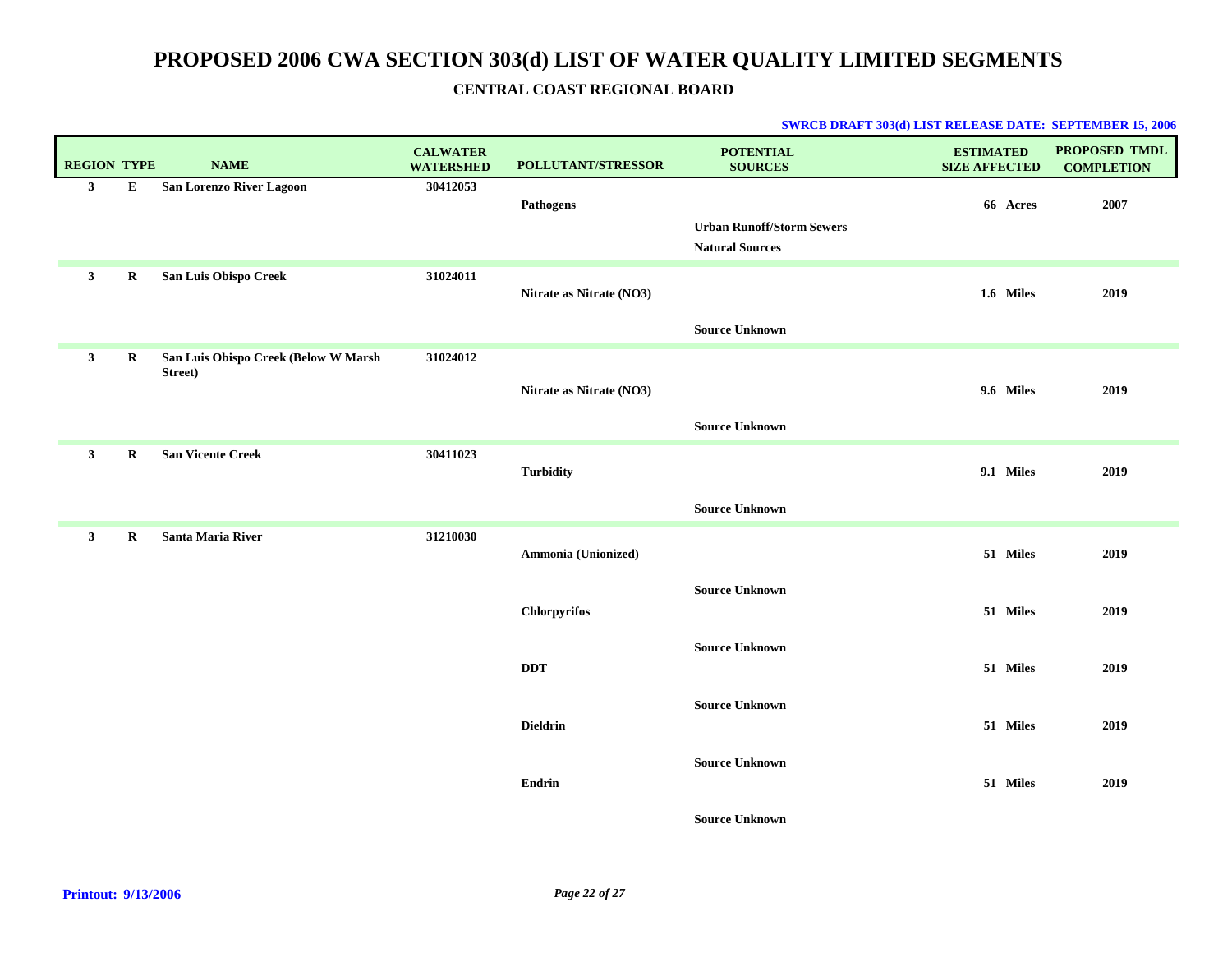| <b>REGION TYPE</b> | <b>NAME</b>                                                | <b>CALWATER</b><br><b>WATERSHED</b> | POLLUTANT/STRESSOR             | <b>POTENTIAL</b><br><b>SOURCES</b>                                                                                         | <b>ESTIMATED</b><br><b>SIZE AFFECTED</b> | <b>PROPOSED TMDL</b><br><b>COMPLETION</b> |
|--------------------|------------------------------------------------------------|-------------------------------------|--------------------------------|----------------------------------------------------------------------------------------------------------------------------|------------------------------------------|-------------------------------------------|
|                    |                                                            |                                     | <b>Fecal Coliform</b>          |                                                                                                                            | 51 Miles                                 | 2008                                      |
|                    |                                                            |                                     | <b>Nitrate</b>                 | <b>Agriculture</b><br>Pasture Grazing-Riparian and/or Upland<br><b>Urban Runoff/Storm Sewers</b><br><b>Natural Sources</b> | 51 Miles                                 | 2015                                      |
|                    |                                                            |                                     |                                | <b>Agriculture</b>                                                                                                         |                                          |                                           |
|                    |                                                            |                                     |                                | Pasture Grazing-Riparian and/or Upland                                                                                     |                                          |                                           |
|                    |                                                            |                                     |                                | <b>Urban Runoff/Storm Sewers</b>                                                                                           |                                          |                                           |
| 3<br>$\bf R$       | Santa Rita Creek (Monterey County)                         | 30919000                            | Nitrate as Nitrate (NO3)       |                                                                                                                            | 11 Miles                                 | 2019                                      |
|                    |                                                            |                                     |                                | <b>Source Unknown</b>                                                                                                      |                                          |                                           |
| 3<br>$\bf R$       | Santa Ynez River (below city of Lompoc to                  | 31410040                            |                                |                                                                                                                            |                                          |                                           |
|                    | Ocean)                                                     |                                     | Nitrate as Nitrate (NO3)       |                                                                                                                            | 3.8 Miles                                | 2019                                      |
|                    |                                                            |                                     | Salinity/TDS/Chlorides         | <b>Source Unknown</b>                                                                                                      | 3.8 Miles                                | 2019                                      |
|                    |                                                            |                                     | <b>Sedimentation/Siltation</b> | <b>Agriculture</b>                                                                                                         | 3.8 Miles                                | 2019                                      |
|                    |                                                            |                                     |                                | <b>Agriculture</b><br><b>Urban Runoff/Storm Sewers</b><br><b>Resource Extraction</b>                                       |                                          |                                           |
| 3<br>$\mathbf R$   | Santa Ynez River (Cachuma Lake to below<br>city of Lompoc) | 31440050                            | Salinity/TDS/Chlorides         |                                                                                                                            | 43 Miles                                 | 2019                                      |
|                    |                                                            |                                     |                                | <b>Agriculture</b>                                                                                                         |                                          |                                           |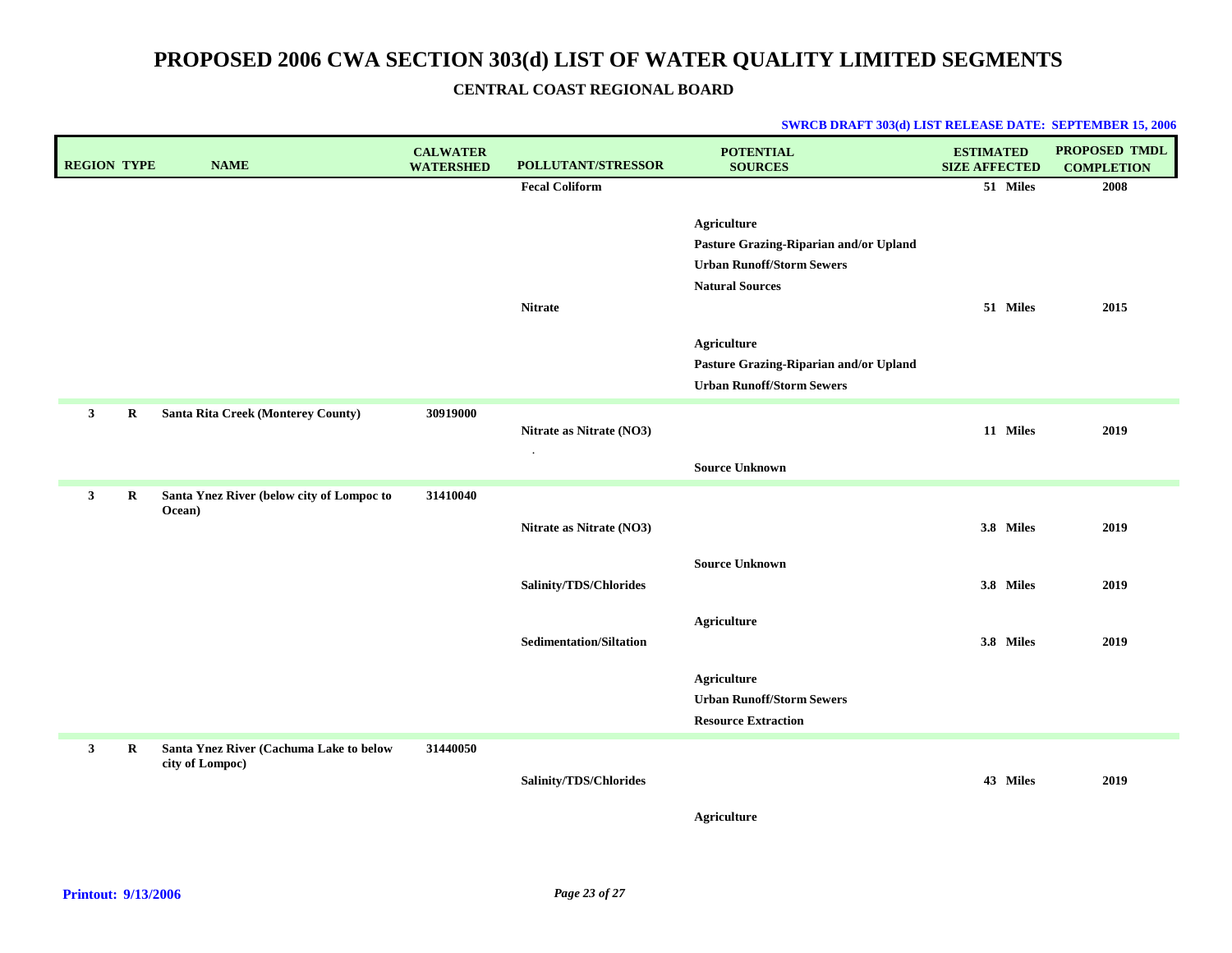| <b>REGION TYPE</b> |             | <b>NAME</b>                | <b>CALWATER</b><br><b>WATERSHED</b> | POLLUTANT/STRESSOR             | <b>POTENTIAL</b><br><b>SOURCES</b>                | <b>ESTIMATED</b><br><b>SIZE AFFECTED</b> | PROPOSED TMDL<br><b>COMPLETION</b> |
|--------------------|-------------|----------------------------|-------------------------------------|--------------------------------|---------------------------------------------------|------------------------------------------|------------------------------------|
|                    |             |                            |                                     | <b>Sedimentation/Siltation</b> |                                                   | 43 Miles                                 | 2019                               |
|                    |             |                            |                                     |                                | <b>Agriculture</b>                                |                                          |                                    |
|                    |             |                            |                                     |                                | <b>Urban Runoff/Storm Sewers</b>                  |                                          |                                    |
|                    |             |                            |                                     |                                | <b>Resource Extraction</b>                        |                                          |                                    |
| $\mathbf{3}$       | L           | <b>Schwan Lake</b>         | 30412053                            | <b>Nutrients</b>               |                                                   | 23 Acres                                 | 2019                               |
|                    |             |                            |                                     |                                | <b>Nonpoint Source</b>                            |                                          |                                    |
|                    |             |                            |                                     | Pathogens                      |                                                   | 23 Acres                                 | 2007                               |
|                    |             |                            |                                     |                                | <b>Urban Runoff/Storm Sewers</b>                  |                                          |                                    |
|                    |             |                            |                                     |                                | <b>Natural Sources</b>                            |                                          |                                    |
| $\mathbf{3}$       | $\bf R$     | <b>Shuman Canyon Creek</b> | 31300041                            |                                |                                                   |                                          |                                    |
|                    |             |                            |                                     | <b>Sedimentation/Siltation</b> |                                                   | 8.5 Miles                                | 2019                               |
|                    |             |                            |                                     |                                | <b>Source Unknown</b>                             |                                          |                                    |
| $\mathbf{3}$       | ${\bf S}$   | Soda Lake                  | 31100050                            |                                |                                                   |                                          |                                    |
|                    |             |                            |                                     | Ammonia (Unionized)            |                                                   | 2627 Acres                               | 2019                               |
|                    |             |                            |                                     |                                | <b>Source Unknown</b>                             |                                          |                                    |
| $\mathbf{3}$       | $\bf{E}$    | <b>Soquel Lagoon</b>       | 30413014                            |                                |                                                   |                                          |                                    |
|                    |             |                            |                                     | <b>Nutrients</b>               |                                                   | 1.2 Acres                                | 2019                               |
|                    |             |                            |                                     |                                | <b>Septage Disposal</b><br><b>Nonpoint Source</b> |                                          |                                    |
|                    |             |                            |                                     | Pathogens                      |                                                   | 1.2 Acres                                | 2007                               |
|                    |             |                            |                                     |                                | <b>Urban Runoff/Storm Sewers</b>                  |                                          |                                    |
|                    |             |                            |                                     |                                | <b>Natural Sources</b>                            |                                          |                                    |
|                    |             |                            |                                     |                                | <b>Nonpoint Source</b>                            |                                          |                                    |
|                    |             |                            |                                     | <b>Sedimentation/Siltation</b> |                                                   | 1.2 Acres                                | 2011                               |
|                    |             |                            |                                     |                                | <b>Construction/Land Development</b>              |                                          |                                    |
| $\mathbf{3}$       | $\mathbf R$ | <b>Tembladero Slough</b>   | 30911010                            |                                |                                                   |                                          |                                    |
|                    |             |                            |                                     | Ammonia (Unionized)            |                                                   | 5 Miles                                  | 2019                               |
|                    |             |                            |                                     |                                | <b>Source Unknown</b>                             |                                          |                                    |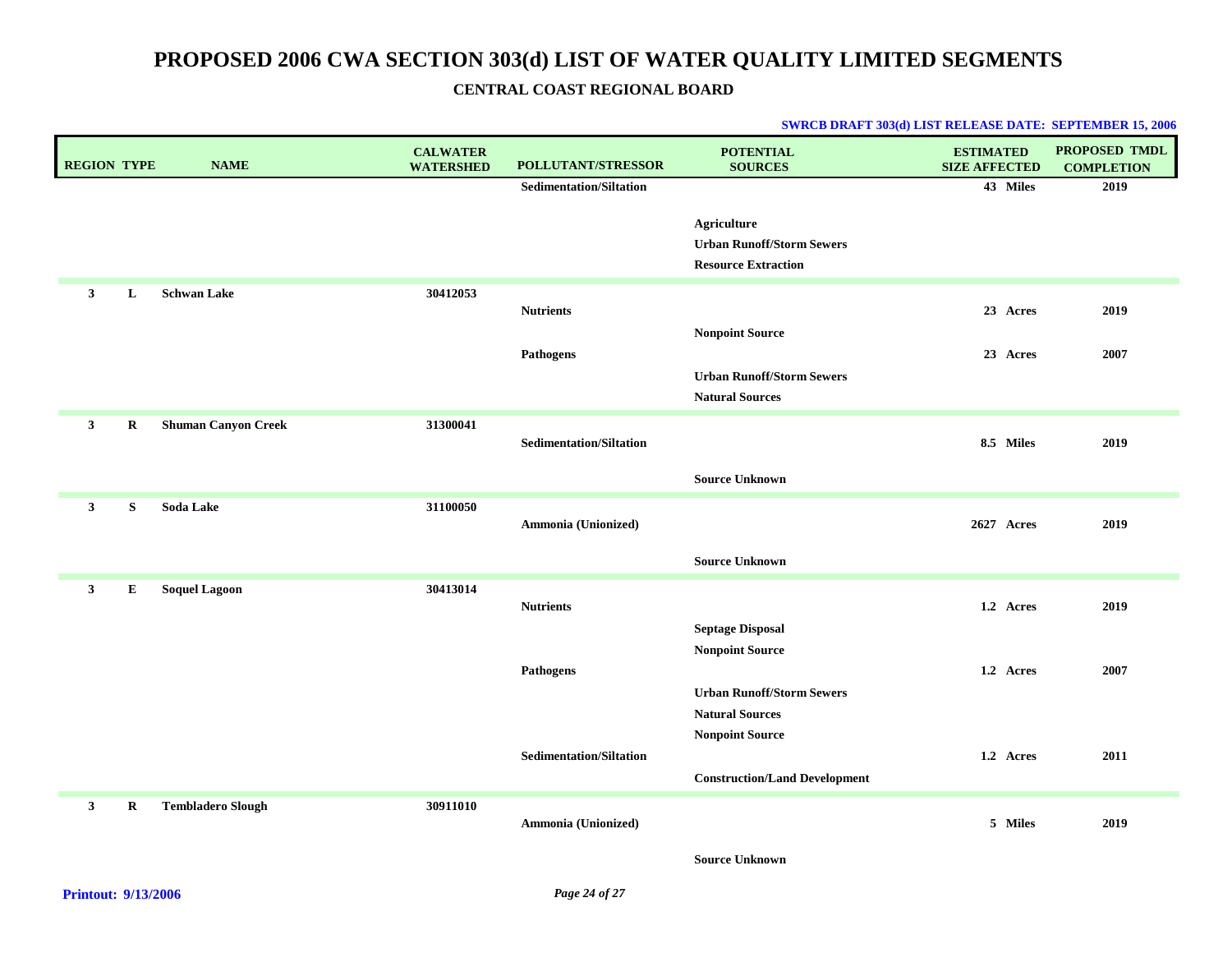| <b>REGION TYPE</b>          | <b>NAME</b>               | <b>CALWATER</b><br><b>WATERSHED</b> | POLLUTANT/STRESSOR             | <b>POTENTIAL</b><br><b>SOURCES</b>     | <b>ESTIMATED</b><br><b>SIZE AFFECTED</b> | PROPOSED TMDL<br><b>COMPLETION</b> |
|-----------------------------|---------------------------|-------------------------------------|--------------------------------|----------------------------------------|------------------------------------------|------------------------------------|
|                             |                           |                                     | <b>Fecal Coliform</b>          |                                        | 5 Miles                                  | 2007                               |
|                             |                           |                                     |                                | <b>Agriculture</b>                     |                                          |                                    |
|                             |                           |                                     |                                | Pasture Grazing-Riparian and/or Upland |                                          |                                    |
|                             |                           |                                     |                                | <b>Urban Runoff/Storm Sewers</b>       |                                          |                                    |
|                             |                           |                                     |                                | <b>Natural Sources</b>                 |                                          |                                    |
|                             |                           |                                     | <b>Nutrients</b>               |                                        | 5 Miles                                  | 2006                               |
|                             |                           |                                     |                                |                                        |                                          |                                    |
|                             |                           |                                     |                                | <b>Agriculture</b>                     |                                          |                                    |
|                             |                           |                                     |                                | <b>Irrigated Crop Production</b>       |                                          |                                    |
|                             |                           |                                     |                                | Agriculture-storm runoff               |                                          |                                    |
|                             |                           |                                     |                                | Agriculture-irrigation tailwater       |                                          |                                    |
|                             |                           |                                     |                                | <b>Agricultural Return Flows</b>       |                                          |                                    |
|                             |                           |                                     |                                | <b>Nonpoint Source</b>                 |                                          |                                    |
|                             |                           |                                     | <b>Pesticides</b>              |                                        | 5 Miles                                  | 2006                               |
|                             |                           |                                     |                                | <b>Agriculture</b>                     |                                          |                                    |
|                             |                           |                                     |                                | <b>Irrigated Crop Production</b>       |                                          |                                    |
|                             |                           |                                     |                                | Agriculture-storm runoff               |                                          |                                    |
|                             |                           |                                     |                                | <b>Agricultural Return Flows</b>       |                                          |                                    |
|                             |                           |                                     |                                | <b>Nonpoint Source</b>                 |                                          |                                    |
| $\mathbf{3}$<br>$\mathbf R$ | <b>Tequisquita Slough</b> | 30530020                            |                                |                                        |                                          |                                    |
|                             |                           |                                     | <b>Fecal Coliform</b>          |                                        | 7.2 Miles                                | 2011                               |
|                             |                           |                                     |                                |                                        |                                          |                                    |
|                             |                           |                                     |                                | <b>Agriculture</b>                     |                                          |                                    |
|                             |                           |                                     |                                | <b>Natural Sources</b>                 |                                          |                                    |
|                             |                           |                                     |                                | <b>Nonpoint Source</b>                 |                                          |                                    |
| $\mathbf{3}$<br>R           | Valencia Creek            | 30413023                            |                                |                                        |                                          |                                    |
|                             |                           |                                     | Pathogens                      |                                        | 6.2 Miles                                | 2007                               |
|                             |                           |                                     |                                | <b>Agriculture</b>                     |                                          |                                    |
|                             |                           |                                     |                                | <b>Septage Disposal</b>                |                                          |                                    |
|                             |                           |                                     | <b>Sedimentation/Siltation</b> |                                        | 6.2 Miles                                | 2006                               |
|                             |                           |                                     |                                | <b>Agriculture</b>                     |                                          |                                    |
|                             |                           |                                     |                                | <b>Construction/Land Development</b>   |                                          |                                    |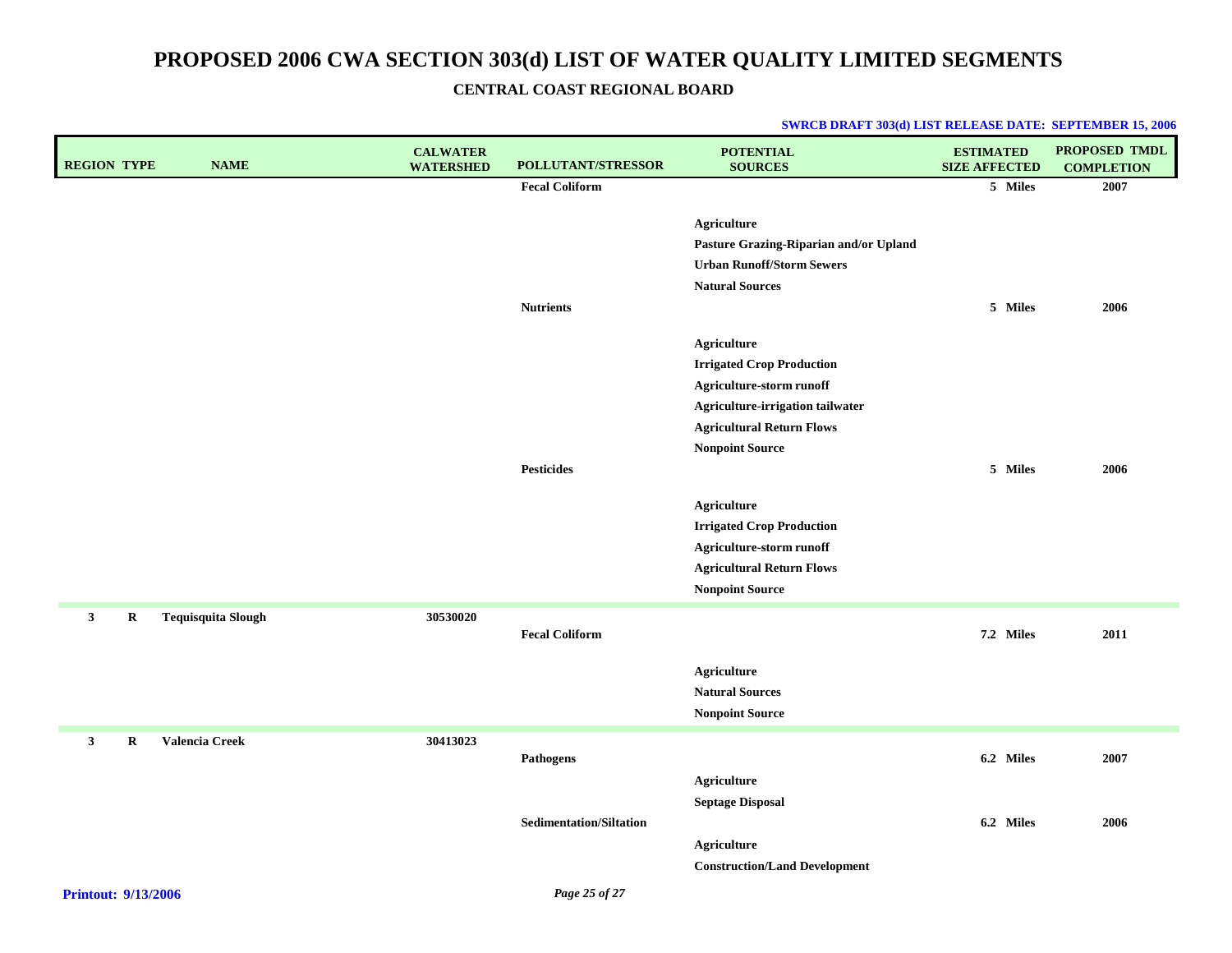| <b>REGION TYPE</b> |         | <b>NAME</b>               | <b>CALWATER</b><br><b>WATERSHED</b> | POLLUTANT/STRESSOR             | <b>POTENTIAL</b><br><b>SOURCES</b>                                                                                                                      | <b>ESTIMATED</b><br><b>SIZE AFFECTED</b> | PROPOSED TMDL<br><b>COMPLETION</b> |
|--------------------|---------|---------------------------|-------------------------------------|--------------------------------|---------------------------------------------------------------------------------------------------------------------------------------------------------|------------------------------------------|------------------------------------|
| 3                  | R       | <b>Warden Creek</b>       | 31023010                            | <b>Low Dissolved Oxygen</b>    | <b>Source Unknown</b>                                                                                                                                   | 6 Miles                                  | 2019                               |
| $\mathbf{3}$       | $\bf R$ | <b>Watsonville Slough</b> | 30510030                            | <b>Pesticides</b>              |                                                                                                                                                         | 6.2 Miles                                | 2007                               |
|                    |         |                           |                                     |                                | Agriculture<br><b>Irrigated Crop Production</b><br>Agriculture-storm runoff<br>Agriculture-irrigation tailwater<br><b>Nonpoint Source</b>               |                                          |                                    |
| $\mathbf{3}$       | R       | <b>Zayante Creek</b>      | 30412040                            | <b>Sedimentation/Siltation</b> | <b>Agriculture</b><br>Silviculture<br><b>Road Construction</b><br>Disturbed Sites (Land Develop.)<br><b>Erosion/Siltation</b><br><b>Nonpoint Source</b> | 9.2 Miles                                | 2019                               |